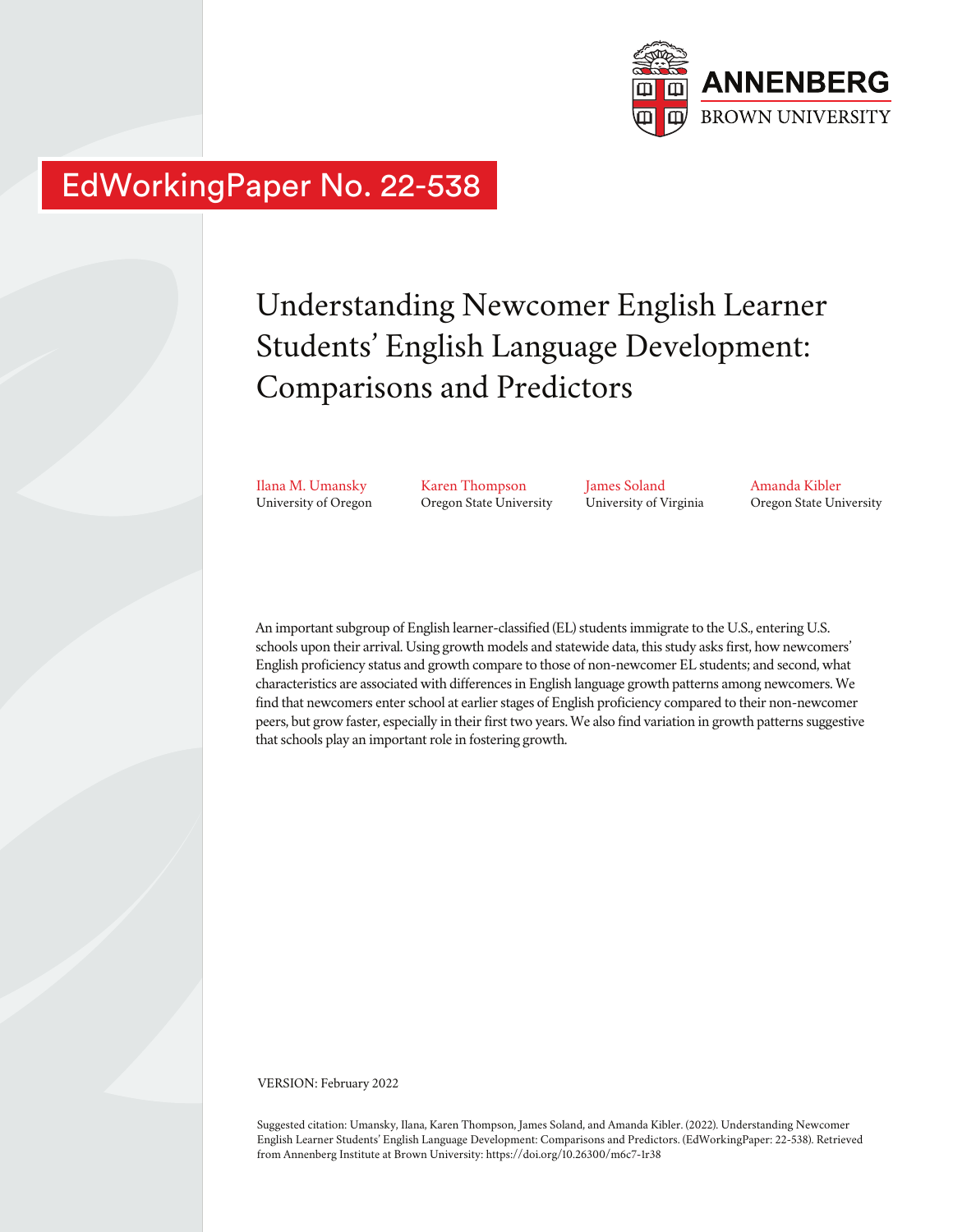# **Understanding Newcomer English Learner Students' English Language Development: Comparisons and Predictors+ ++**

Corresponding Author: Ilana M. Umansky University of Oregon 102 Lokey Education Building Eugene, OR 97403 ilanau@uoregon.edu

Karen Thompson Oregon State University Karen.Thompson@oregonstate.edu

> James Soland University of Virginia jgs8e@virginia.edu

Amanda Kibler Oregon State University amanda.kibler@oregonstate.edu

**<sup>+</sup>** We are grateful to our partners in the two state departments of education that shared data and expertise for this research. We are also thankful for meaningful feedback and ideas from Rebecca Lowenhaupt, Rachel Garver, Megan Hopkins, Kenji Hakuta, Fen Chou, and the members of the Council of Chief State School Officers English Language Learner Collaborative.

**++** This study was made possible thanks to support from the Council of Chief State School Officers, the Institute of Education Sciences, and the Spencer Foundation.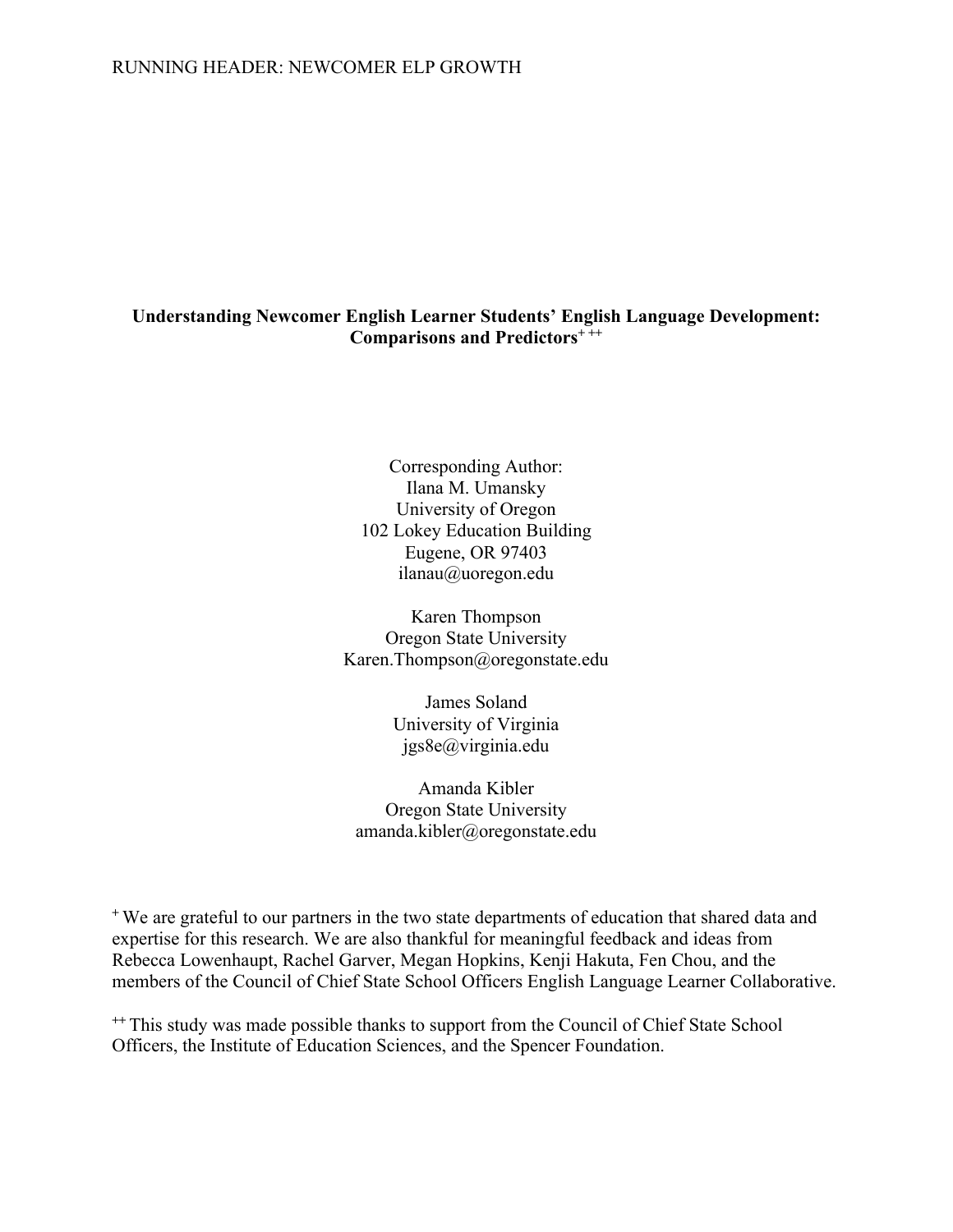Federal law in the United States groups together public school students who are acquiring English as an additional language. These students, classified as English learners (ELs), are a protected class of students, with specific rights. Yet research, policy, and practice increasingly recognize the immense diversity of this class of students—diversity that runs along countless lines, including language, birth country, generational status, sociocultural background, ethnic/racial identity, and age (García, 2011). Recognizing and understanding this diversity is key to supporting individual students with educational services that meet their needs and engage their strengths.

One important but understudied subgroup of EL students is newcomers. We define newcomers as students born outside the U.S. who have been in U.S. schools for fewer than three years. While a diverse group, newcomers differ from other EL-classified students in several important ways. The majority of EL-classified students are born in the U.S. (Zong & Batalova, 2015), entering school and beginning to receive EL services in kindergarten, with services typically adjusting as students advance in grade and English language proficiency (ELP). Newcomers, by contrast, arrive at all grade levels. They need EL services that meet their English (and academic) needs, independent of their grade of entry. Central to understanding how to support and serve newcomers is understanding their linguistic skills and needs, including, but not limited to, their incoming ELP and subsequent growth.

ELP assessments are central to identifying who, among multilingual students, are eligible for EL classification and services, what those services should be, and when a given EL-classified student has acquired sufficient English proficiency to exit EL status and services. Under federal law, states set accountability targets regarding EL-classified students' ELP growth (Every Student Succeeds Act [ESSA], 2015). Increasingly, state targets take into account that not all EL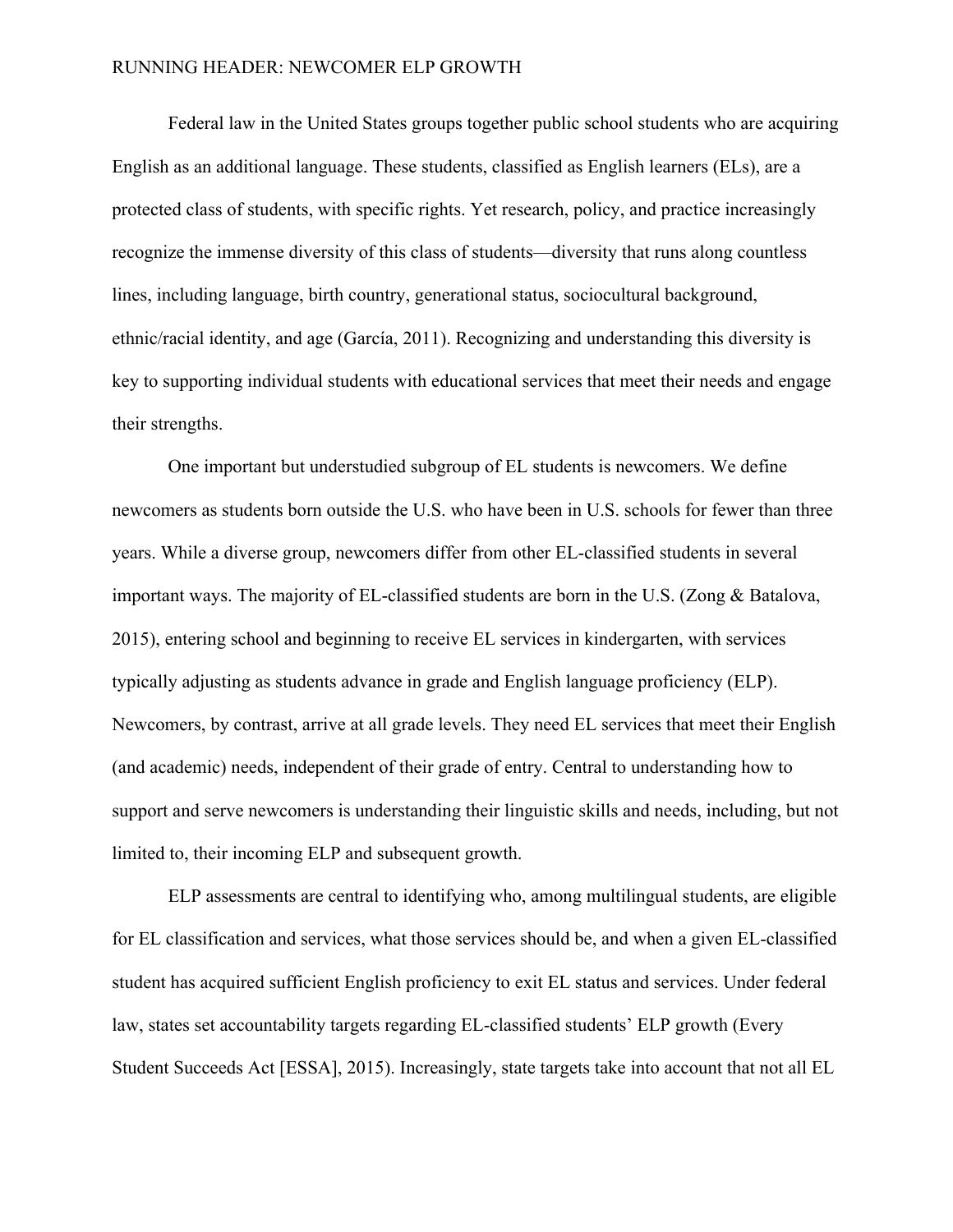students develop English in the same way or at the same pace, and some state plans have ELP targets that differ by student age, grade, and/or initial ELP (Villegas & Pompa, 2020).

To date, however, research that examines newcomer students' initial ELP and subsequent growth is scarce (for an exception see Suárez-Orozco, Gaytán, et al., 2010). This study examines these questions by analyzing newcomer students' ELP growth in their first four years in U.S. schools. Drawing on data from an anonymous state over the years 2013/14 to 2017/18, this paper examines both how newcomers' incoming ELP and subsequent growth compare to those of nonnewcomer EL students and the factors, both individual and institutional, that are associated with faster or slower growth among newcomer students. We ask:

- 1) What is the average incoming ELP status and growth trajectory among newcomer students and how do these metrics compare to those of EL-classified students who are not newcomers?
- 2) What factors are associated with initial ELP and growth among newcomer students? In what follows we synthesize existing research on ELP assessments and growth, with a focus on what is known about newcomer students. We then turn to describing our data, methods, and findings, and conclude with a discussion of the implications of our findings for theory, policy, and practice.

## **Assessment of English Proficiency**

Federal law requires standardized assessments of EL-classified students' English proficiency upon school entry and annually thereafter (ESSA, 2015). Several generations of ELP assessments have been used for this purpose, with current assessments focusing more clearly on literacy and more closely aligning with content standards, compared to earlier assessments (Sato & Thompson, 2020). Currently, although some states (e.g., Texas) have developed their own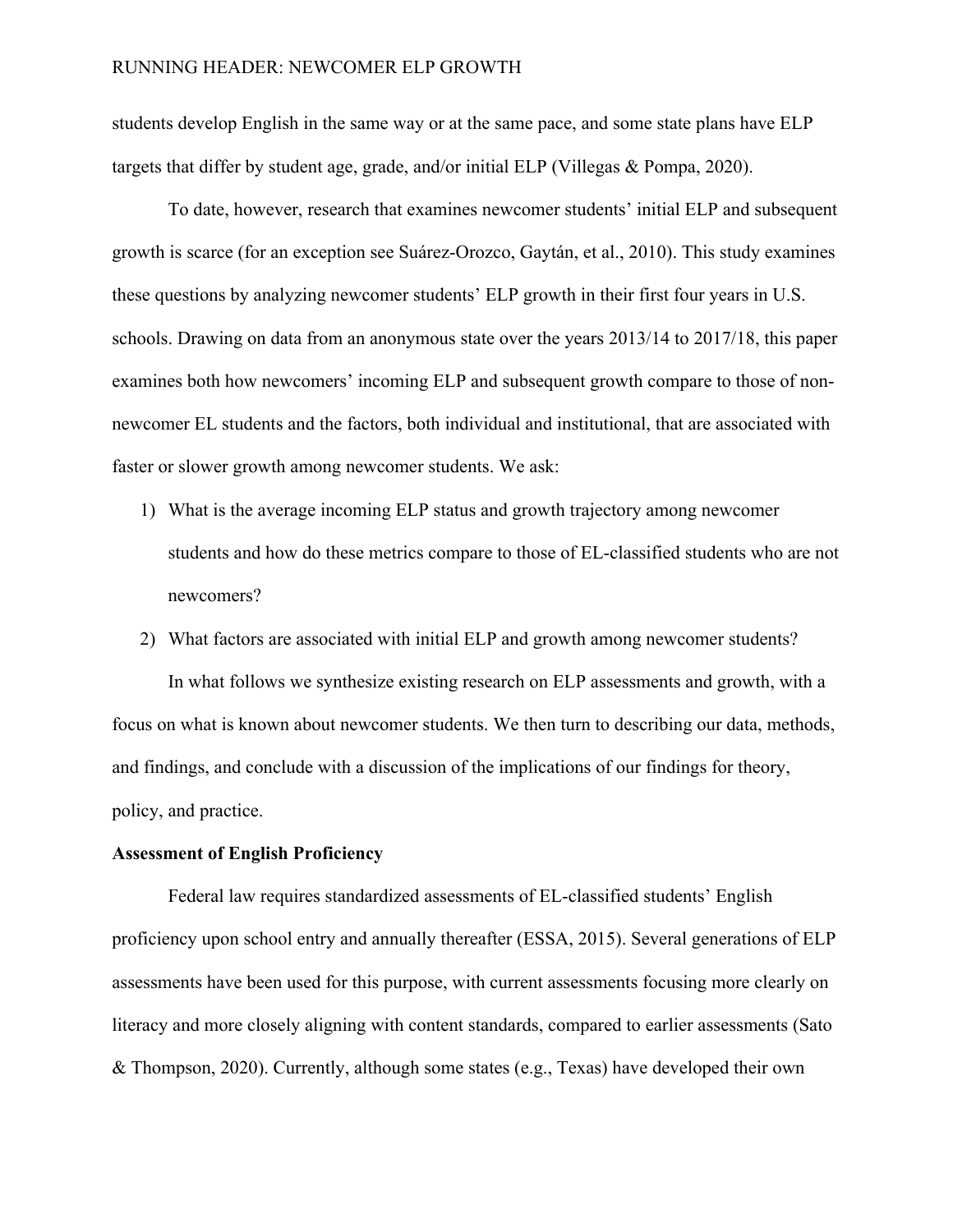assessments, many belong to multi-state consortia, such as WIDA (40 states) or ELPA21 (eight states) and use shared assessments. By law, ELP assessments must separately measure students' English reading, writing, speaking, and listening proficiency.

The ELP standards upon which these assessments are based have been designed to correspond with Common Core State Standards in English language arts and mathematics. As a result, ELP assessments in upper grade levels are tied to more advanced academic content and are considered more difficult than those at earlier grade levels (Council of Chief State School Officers [CCSSO], 2012), with critiques that these assessments may confound English proficiency with academic content knowledge (Clark‐Gareca et al., 2020). That said, even at the early grades, meeting state thresholds for English proficiency can be difficult. Studies have shown that many students in the early grades who speak English as their sole or primary language fail to meet English proficiency thresholds designed for multilingual students (California Department of Education, 2011; Pray, 2005).

Research on ELP assessments also reveals wide variation in how English proficiency is defined and measured (National Research Council [NRC], 2011). As a result, there is debate about the validity of any one measure of language proficiency or of the levels within it (NASEM, 2017). However, despite their limitations, ELP assessments are a widely used, accepted, and mandated tool to understand students' English language growth and their skills and needs in each of the four English language domains (Abedi, 2014; Sato & Thompson, 2020; Sireci & Faulkner-Bond, 2015).

## **English Language Proficiency Growth**

Many policies created for EL-classified students are centered around English proficiency development. Reaching English proficiency is widely understood as a key outcome for EL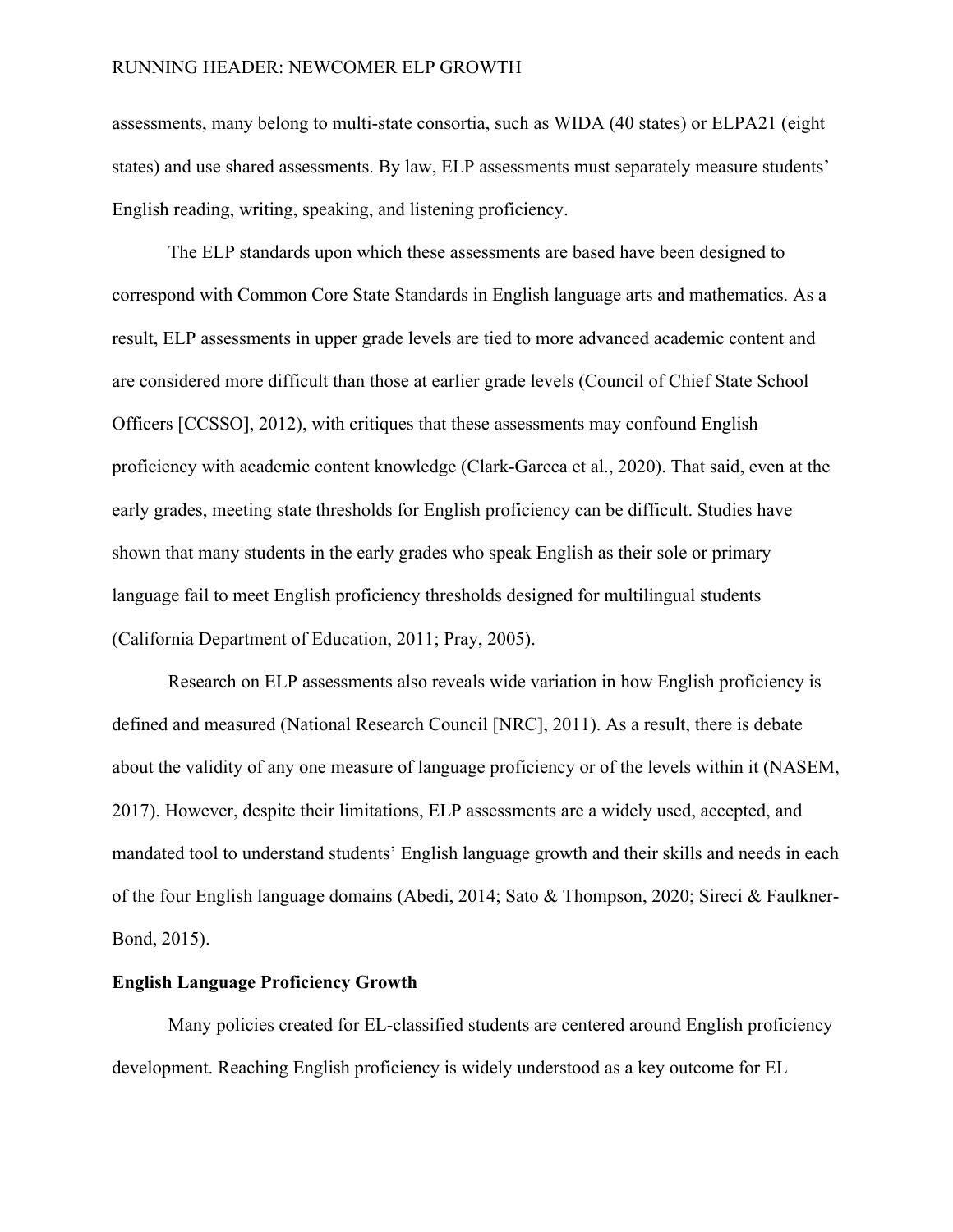students since English proficiency is considered necessary for full access to school-based instruction and for participation in much of U.S. society. By law, schools must provide English language instruction to EL-classified students. For teachers, understanding students' English skills and needs is paramount to facilitating curricular access and learning.

As such, a substantial body of literature has documented patterns of EL-classified students' ELP growth. There are several methodological complexities to undertaking such research: ELP assessments vary by state and across time, the construct of language proficiency differs across tests, and student and school characteristics vary widely across studies (Lindholm-Leary, 2019; NASEM, 2017; NRC, 2011). An additional complexity is that some research examines students' English proficiency growth while other research assesses how long students take to reach reclassification, the administrative transition of a student out of EL status. Though related, these two outcomes are not synonymous because while many states require only evidence of English proficiency for reclassification, others require additional criteria such as achievement measures (Linquanti et al., 2016). Nonetheless, several trends have emerged in existing research on ELP growth, as described next.

The process of developing English proficiency is a lengthy one, extending across many years of schooling, regardless of specific individual or institutional contexts. Estimates of the average length of time for EL-classified students to develop English proficiency typically range from three to eight years, depending on the study (e.g. Conger, 2009; Greenberg Motamedi et al., 2016; Thompson, 2017a), with evidence that oral language proficiency develops more quickly than reading and writing (Hakuta et al., 2000; Lindholm-Leary, 2019). The National Academies (2017) estimates that between 10 and 45% of EL-classified students entering U.S. schools in kindergarten are not fully proficient by the upper elementary grades.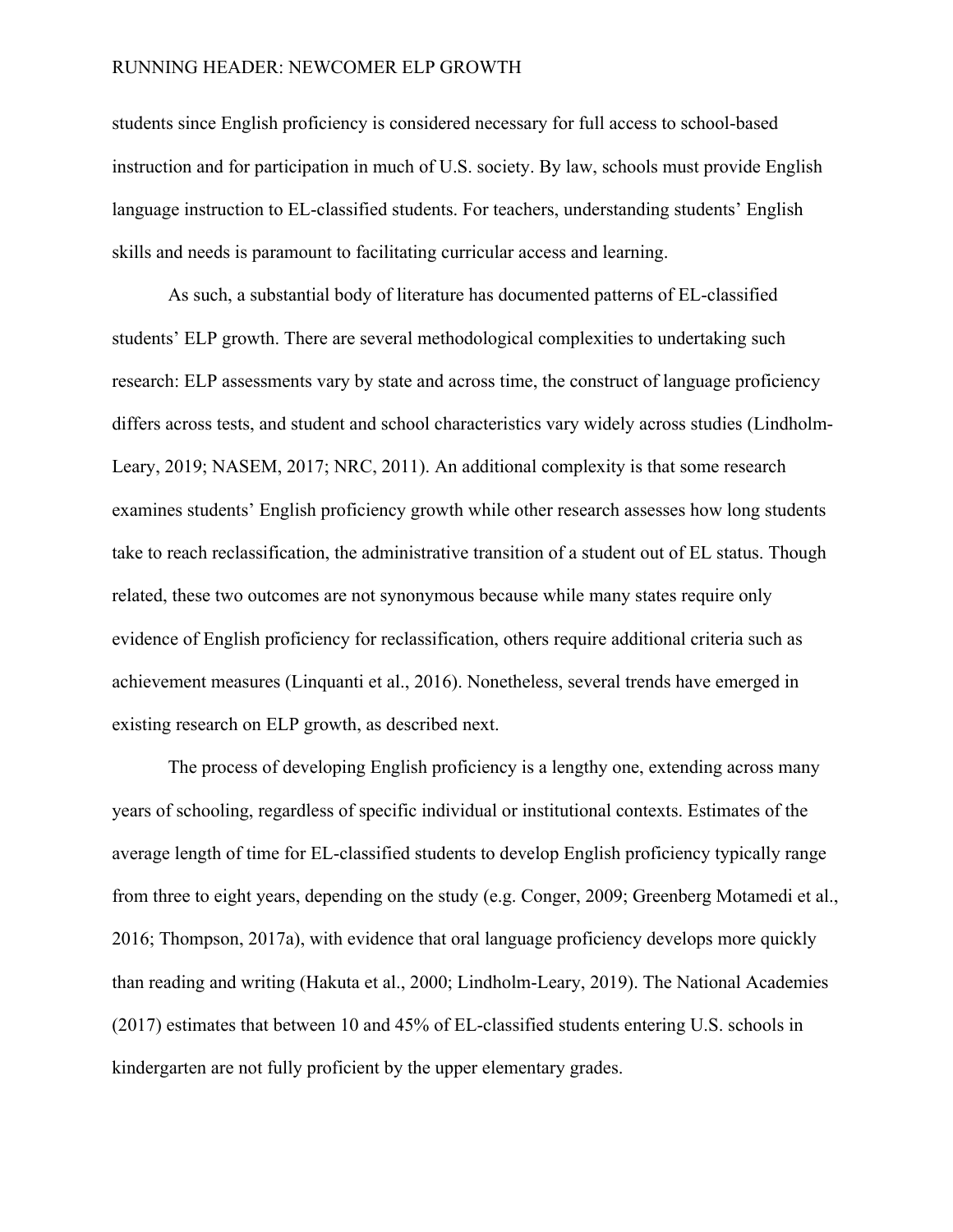Trends in English language growth belie the heterogeneity of the EL-classified student population, however. Few firm conclusions can be drawn about the impact of various factors, given that most research in this area is correlational (NASEM, 2017). However, several findings related to social, educational, and linguistic factors associated with English proficiency growth are relevant to this study.

**Factors associated with ELP growth.** Students' language proficiency at school entry, both in English and in their home languages, is related to ELP growth. Research has shown that students with higher or above-average levels of English proficiency at kindergarten entry tend to become proficient more quickly (Greenberg Motamedi et al., 2016; Kieffer & Parker, 2016; Slama et al., 2017). More advanced literacy in students' home languages (Lindholm-Leary, 2014; Relyea & Amendum, 2020) and levels of bilingualism and biliteracy (Thompson, 2017a) are also positively associated with students' subsequent English language development.

In terms of students' home or primary languages, studies have found that students with Spanish as a home language tend to have lower odds of reclassification and/or slower rates of English development than students who speak other home languages, although speakers of some other home languages demonstrate similar trends in isolated studies, including Samoan and Somali speakers (Burke et al., 2016; Greenberg Motamedi et al., 2016; Slama, 2014). Such findings have received a fair amount of attention but must be interpreted with caution: home language tends to be highly correlated with race/ethnicity and socioeconomic status, and it also likely serves as a proxy for other factors that influence students' schooling experiences, such as stereotyping, bias, and varied contexts of reception (Portes & Rumbaut, 2006; Umansky et al., 2020).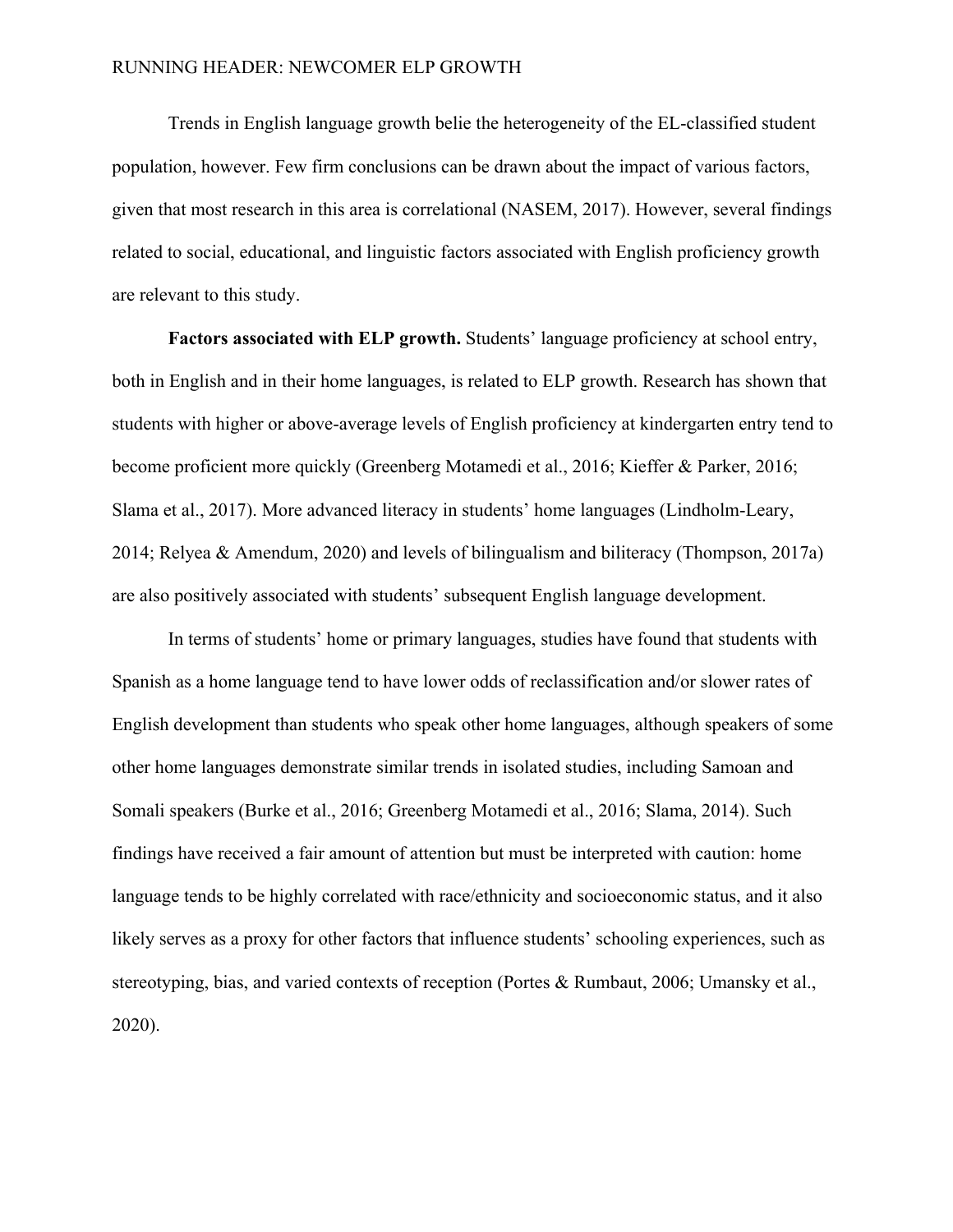Lower socioeconomic status at the school level (Carhill et al., 2008) and at home (Burke et al., 2016; Kieffer, 2011; Slama et al., 2017) are associated with lower rates of ELP growth. EL students with disabilities, likewise, tend to take longer to reach proficiency and be reclassified (Burke et al., 2016; Kieffer & Parker, 2016; Umansky et al., 2017).

Institutional factors, as well as students' academic and social experiences in school, are also associated with ELP growth (Carhill et al., 2008). For example, enrollment in bilingual and dual language instruction predicts similar or stronger growth in ELP over time than English-only instructional models (Bibler, 2018; Steele et al., 2017; Umansky & Reardon, 2014). In addition, EL students' academic interaction with bilingual peers is associated with ELP growth above and beyond individual student factors (Carhill-Poza, 2015).

**Differences in ELP growth rates over time and by proficiency level.** There is evidence that language development slows over time and at higher proficiency levels (Goldschmidt, 2020; Kieffer, 2011). While students with higher initial ELP levels are more likely to reach English proficiency thresholds, as described above, EL students with earlier stages of initial ELP have relatively larger annual ELP growth. For example, research using WIDA's primary ELP assessment, ACCESS, showed that EL-classified students with lower initial English proficiency tended to grow faster on the test, both at the student and aggregate levels (Sahakyan & Cook, 2014). Other research has confirmed this finding (Doughty & Long, 2008; Rojas & Iglesias, 2013), including that slower growth at higher proficiency levels is independent of entry grade (Saunders & O'Brien, 2006). Reclassification research comes to a similar conclusion, identifying a trend in which students who enter in kindergarten but are not reclassified by the end of upper elementary grades are increasingly unlikely to ever be reclassified (Thompson, 2017a). Of note,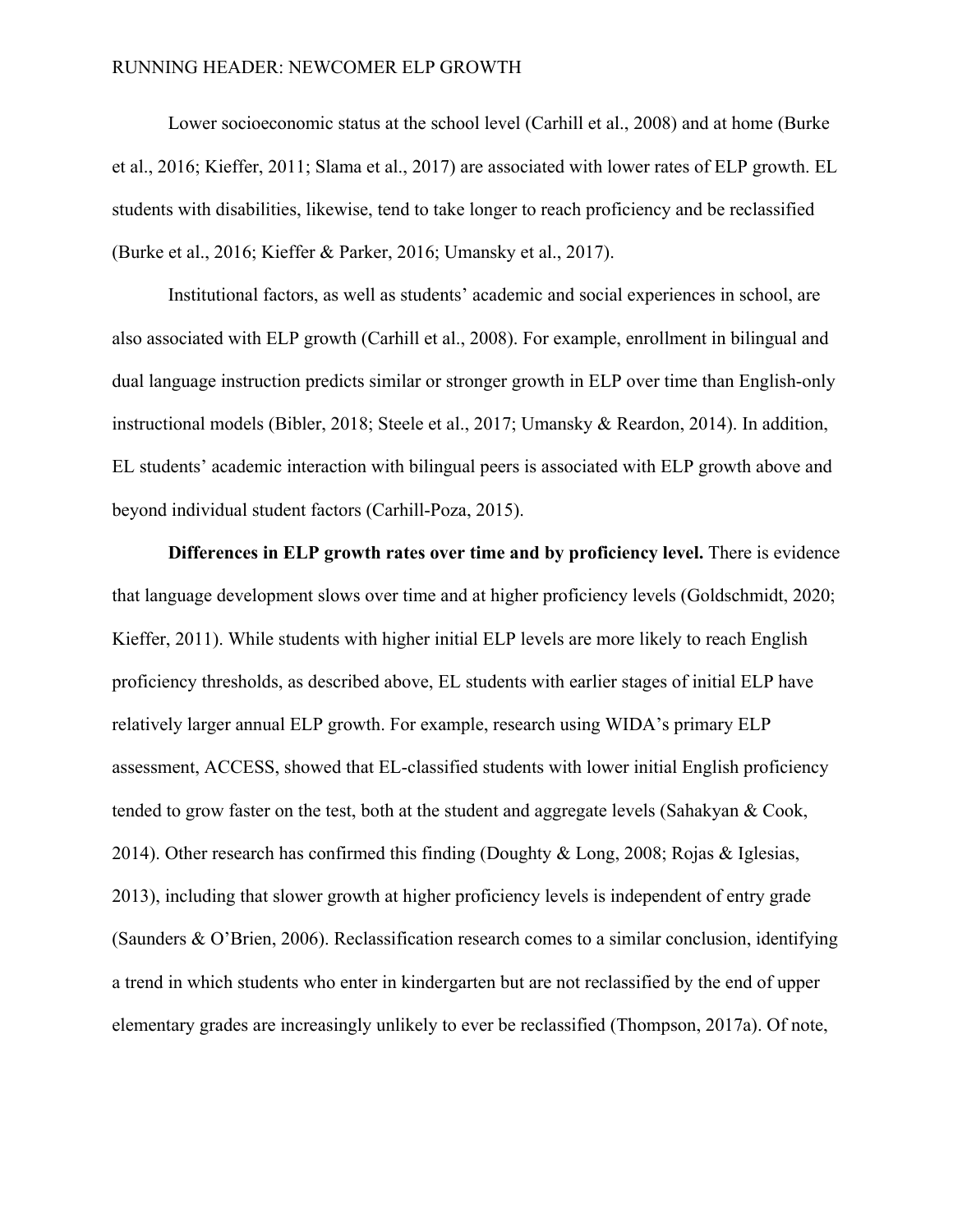the pattern of slower annual growth at higher levels is not unique to language growth; It is also observed in content area assessments among the full student population (Dadey & Briggs, 2012).

There are several theories explaining faster English proficiency growth of students with lower initial English proficiency relative to those with higher initial proficiency. EL students are concentrated in the elementary grades (National Center for Education Statistics, 2018), which makes the long-standing debate on the role of age in second language acquisition relevant. On one hand, some linguists have argued for the existence of a "critical period" for second language learning, contending that children can learn language with less difficulty than adults or children who have gone through puberty (Stevens, 1999). Yet faster growth at lower proficiency levels is not constrained to younger students. For example, a descriptive study of high school newcomers' ELP growth demonstrated faster English development amongst newcomers with lower incoming English proficiency levels compared to those in the same grades with higher incoming English proficiency (Chu & Fong, 2015).

A second hypothesis regarding why language growth tends to slow over time relates to the relative difficulty of ELP tests at higher grades and proficiency levels, especially in the current era. ELP assessments' correspondence with Common Core standards mean that they become more advanced with grade because academic content becomes more cognitively complex at higher grade levels (CCSSO, 2012; Gottlieb, 2016). As a result, slower ELP growth at higher grades may be driven, in part, by challenging academic content rather than language proficiency (Clark‐Gareca et al., 2020; Solórzano, 2008).

Associations between initial ELP and growth could also be driven by aspects of how tests and test scales are constructed. Although ELP assessments are typically based in (or verified through) empirical research, they nonetheless represent hypothesized sequences of language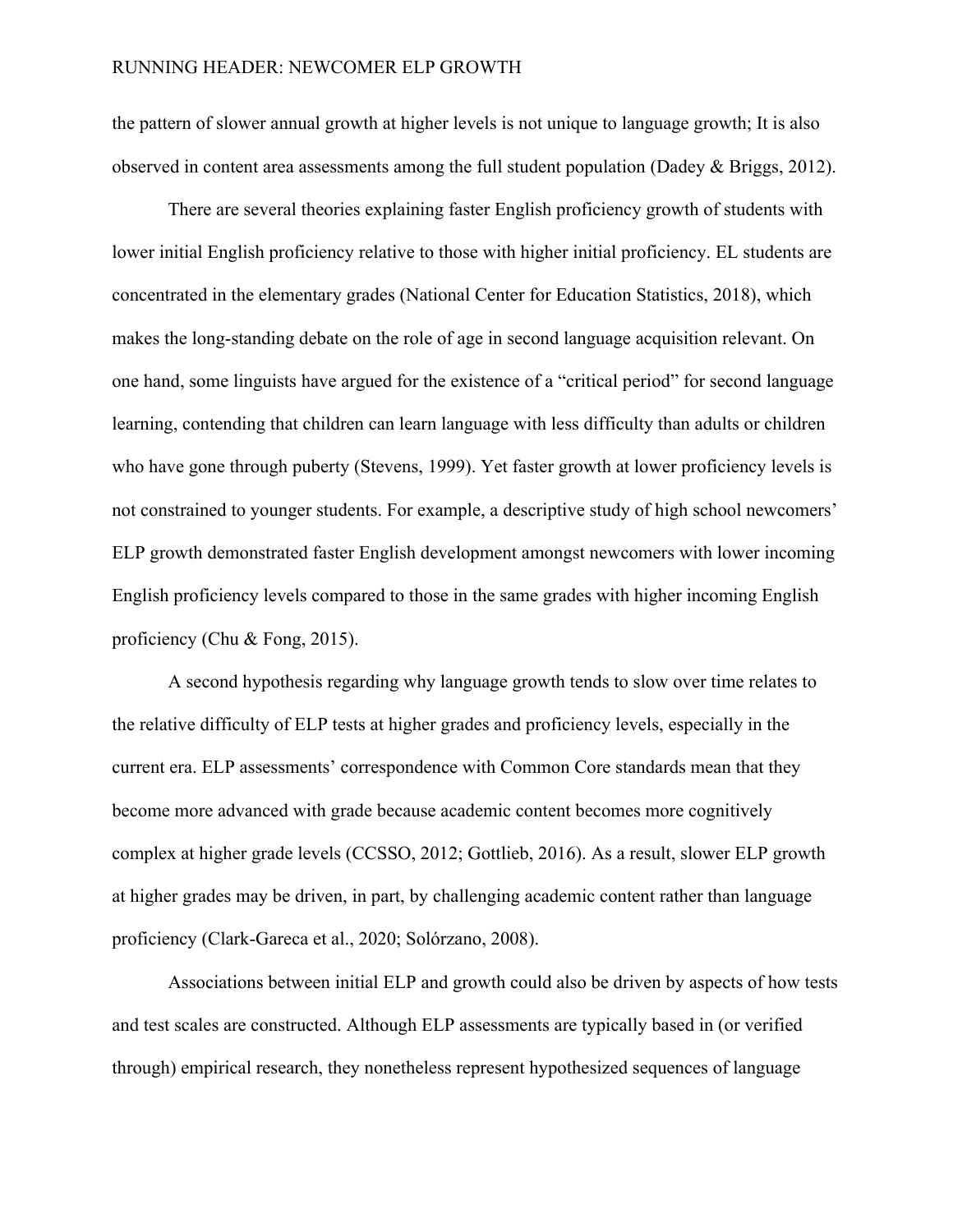development rather than patterns that are fully derived from research (NASEM, 2017). Each assessment represents a given construct of "language" that may differ from that used in a different assessment. As a result, slower language growth at higher proficiency levels and grade levels may at least in part be the product of an assessment's content and structure (part of what Valdés, 2015, calls "curricularization") rather than "true" language development. Results indicates, for example, that test scores are sensitive to the approach an assessment takes to vertical scaling (Briggs & Weeks, 2009).

Slower language growth at higher proficiency levels and grade levels, of course, may not be driven by age, test content, or test construction. Instead, language growth may, quite simply, take more time at higher proficiency levels. In this sense, each of an assessments' upper levels of proficiency may represent a wide range of communicative acts that students are likely to produce only after considerable time and experience in school settings.

#### **Newcomers and Newcomer ELP Growth**

Research has yet to systematically examine newcomer students' English language development and how it compares to that of non-newcomer ELs. However, there is a growing body of work that examines the characteristics and outcomes of newcomers, and there is also English development research that has included variables related to newcomer status and immigrant background. Here, we review these two bodies of research.

Newcomer students have characteristics and resources that differ, on average, from those of non-newcomer EL students. As such, we might expect their ELP growth patterns to also differ. A first critical difference is that newcomer students, as a group, are far more heterogenous than non-newcomer EL students with regard to background characteristics such as home language and socioeconomic status. Examining data from two states, Thompson and colleagues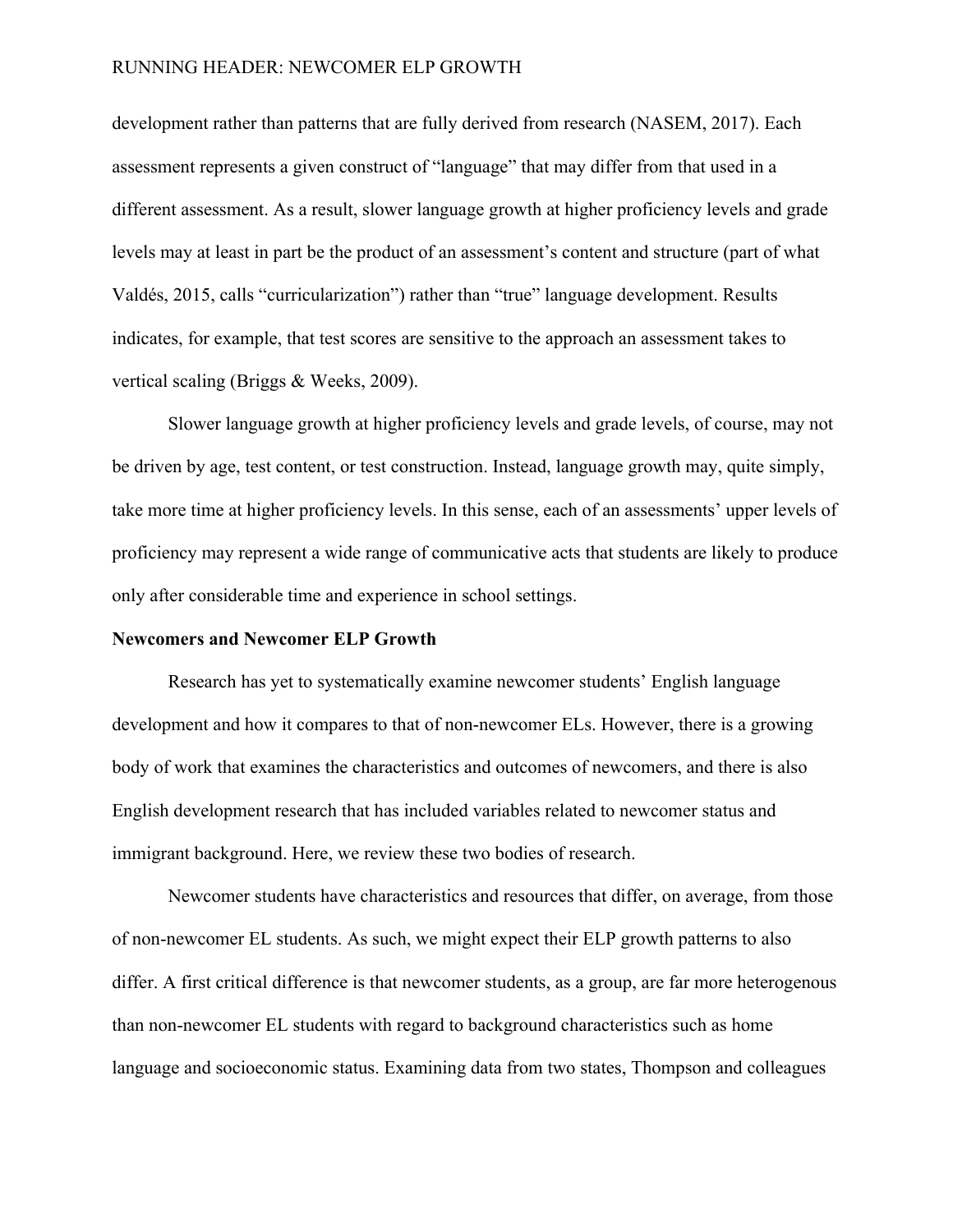(2020) found that while 80% of non-newcomer EL students spoke Spanish as their primary language (aligned with the national average among EL-classified students), fewer than 50% of newcomers did. Larger proportions of newcomer students, instead, spoke other languages including Arabic, Somali, Vietnamese, Chinese, and Swahili. Similarly, considerably lower proportions of newcomer EL students lived in low-income households compared to nonnewcomer EL students.

Aligned with the diversity of the newcomer population, research shows wide variation in the educational trajectories of newcomer students, variation that is predicted by student characteristics, including initial ELP (Suárez-Orozco, Gaytán, et al., 2010). Immigrant and newcomer student characteristics, such as time in U.S., age, and parental education and English proficiency level have been shown to predict English proficiency level (Carhill et al., 2008).

Characteristics of the newcomer population lend themselves toward hypotheses regarding English proficiency level and growth, albeit in complex ways. First, newcomers, by definition, are first-generation immigrants while non-newcomer EL students predominantly are not. Research has found different educational trajectories between first-generation students and those born in the U.S. Specifically, first-generation immigrant families have important personal, familial, and community assets that can facilitate growth and success in school (Alba & Nee, 1997; Jiménez & Horowitz, 2013; Portes & Zhou, 1993). On the other hand, initial newcomer ELP is, on average, lower than that of their non-newcomer EL peers (Thompson et al., 2020) and a far larger proportion of newcomer students compared to non-newcomer ELs have histories of limited or interrupted formal schooling — often due to inaccessible education in students' birth countries or lost schooling during the immigration process (Birman & Tran, 2017; Potochnick, 2018). While first-generation status and lower initial ELP both suggest a hypothesis of faster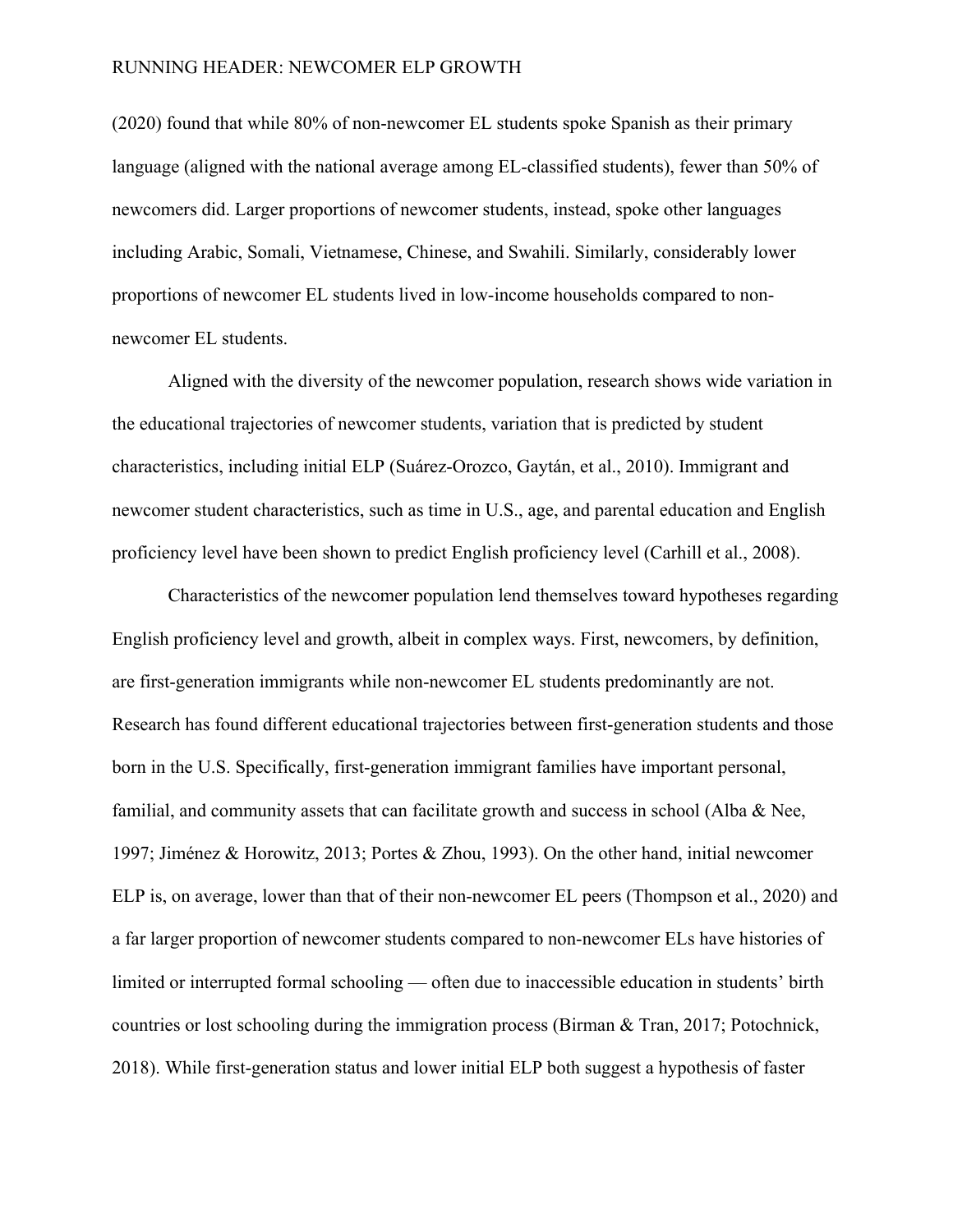English growth compared to that of non-newcomers, lower initial ELP might suggest longer times to proficiency, and those with interrupted schooling might have slower growth than their peers with uninterrupted schooling.

Research on factors associated with ELP growth and reclassification has, at times, incorporated variables related to newcomer status. Most directly, EL students born outside the U.S. show lower initial English proficiency levels but faster growth compared to U.S.-born EL peers (Slama, 2012). Studies also suggest that language development and reclassification occur more quickly for students who are younger upon school entry (NASEM, 2017). Taken together, these findings suggest that while newcomers' initial ELP may be lower than their non-newcomer peers, their ELP growth is likely rapid, especially for those who enter U.S. schools in early grades. We next describe the data and methods we used to answer our two research questions.

## **Data & Methods**

## **Data**

We drew on longitudinal student-level administrative data from an anonymous state for academic years 2013/14 through 2017/18. Descriptive statistics are provided in Table 1 for both the newcomer and the non-newcomer EL-classified samples. For our first research question, which compared newcomers to non-newcomer EL students, we limited our sample to all ELclassified students in the state (62,846 students; 199,610 student-year observations). For our second research question, which examined growth trends among newcomers only, we limited our sample to the newcomer students in the state (6,737 students; 22,927 observations). Table 2 shows the number of newcomer and non-newcomer EL students in each grade level, pooled over the observed academic years.

[TABLES 1 AND 2 ABOUT HERE]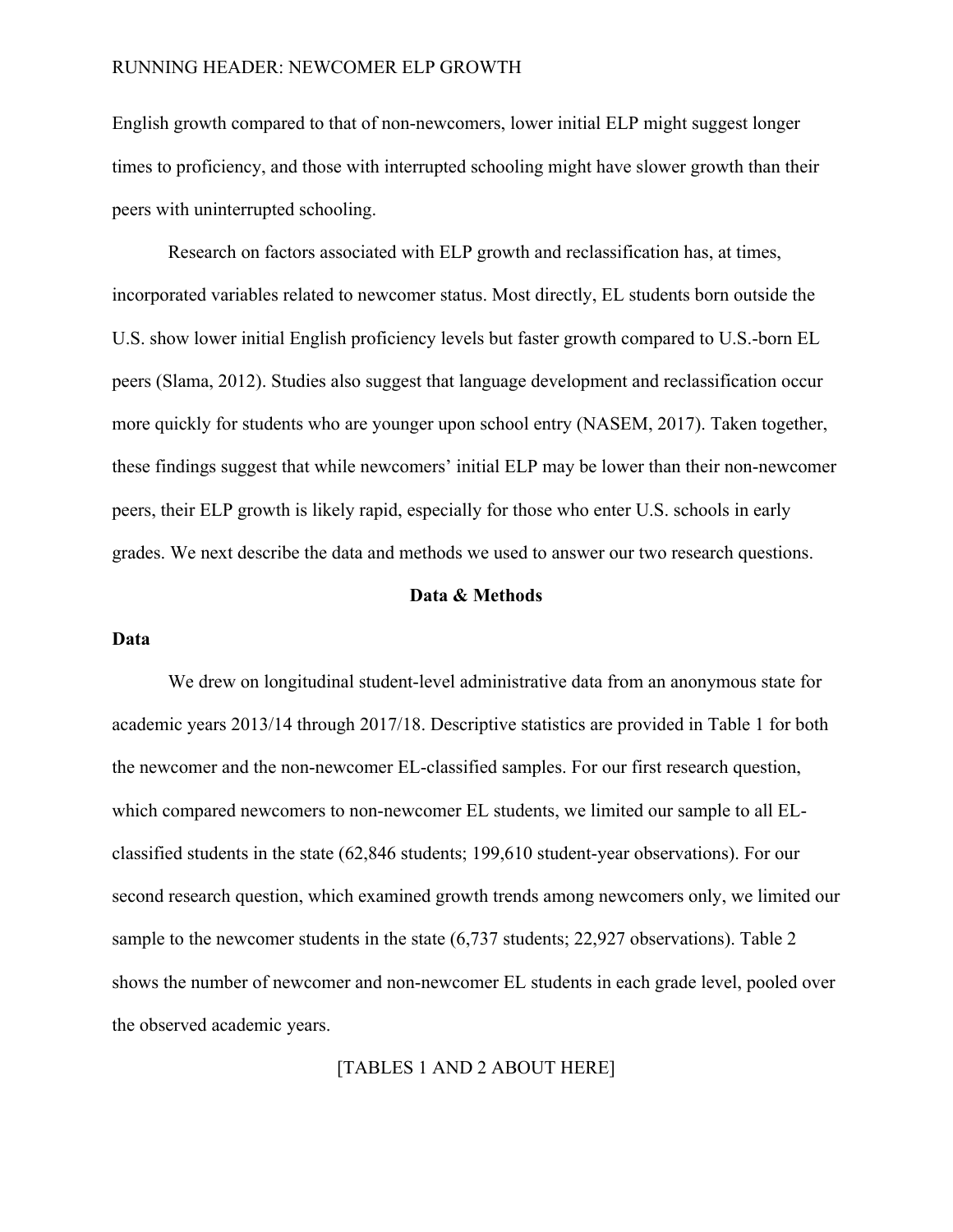As described in depth below, our models estimated ELP growth rates by examining the relationship of time, measured by grade, to ELP scale scores. Our primary outcome variable for both research questions was students' scale scores on the WIDA ACCESS assessment. ACCESS is an annual English language proficiency assessment used in 40 states for the purposes of assessing students' English proficiency and their eligibility for reclassification. Specifically, it assesses students English reading, writing, speaking, and listening, providing individual subtest scores and an overall score, the latter of which we used in our analyses. ACCESS is verticallyscaled across grades K-12 allowing for the comparison of growth across grade levels (WIDA, 2021). Possible scale scores range from 100 to 600.

For research question one, our primary predictor of interest was whether a student was a newcomer. Following the federal definition for immigrant students, newcomers were defined as students born outside the U.S. who had been in U.S. schools for up to three academic years (ESSA, 2015). The state identified newcomers in their data system using a binary flag. We checked the validity of this flag against each student's date of entry into the state school system. Specifically, we removed any students with the newcomer flag if their date of entry was more than three years prior.

Our second main predictor was a variable counting years. For any student identified in the data as a newcomer, we analyzed ELP outcomes over their first four years in U.S. schools, counting from their date of entry. We chose four years because we consider these critical initial years for students first arriving in the U.S. For non-newcomers, we counted years based on year first observed in the dataset.

For research question two, our predictors of interest were student, program, and school characteristics. Student-level variables included grade of entry into U.S. schools, free or reduced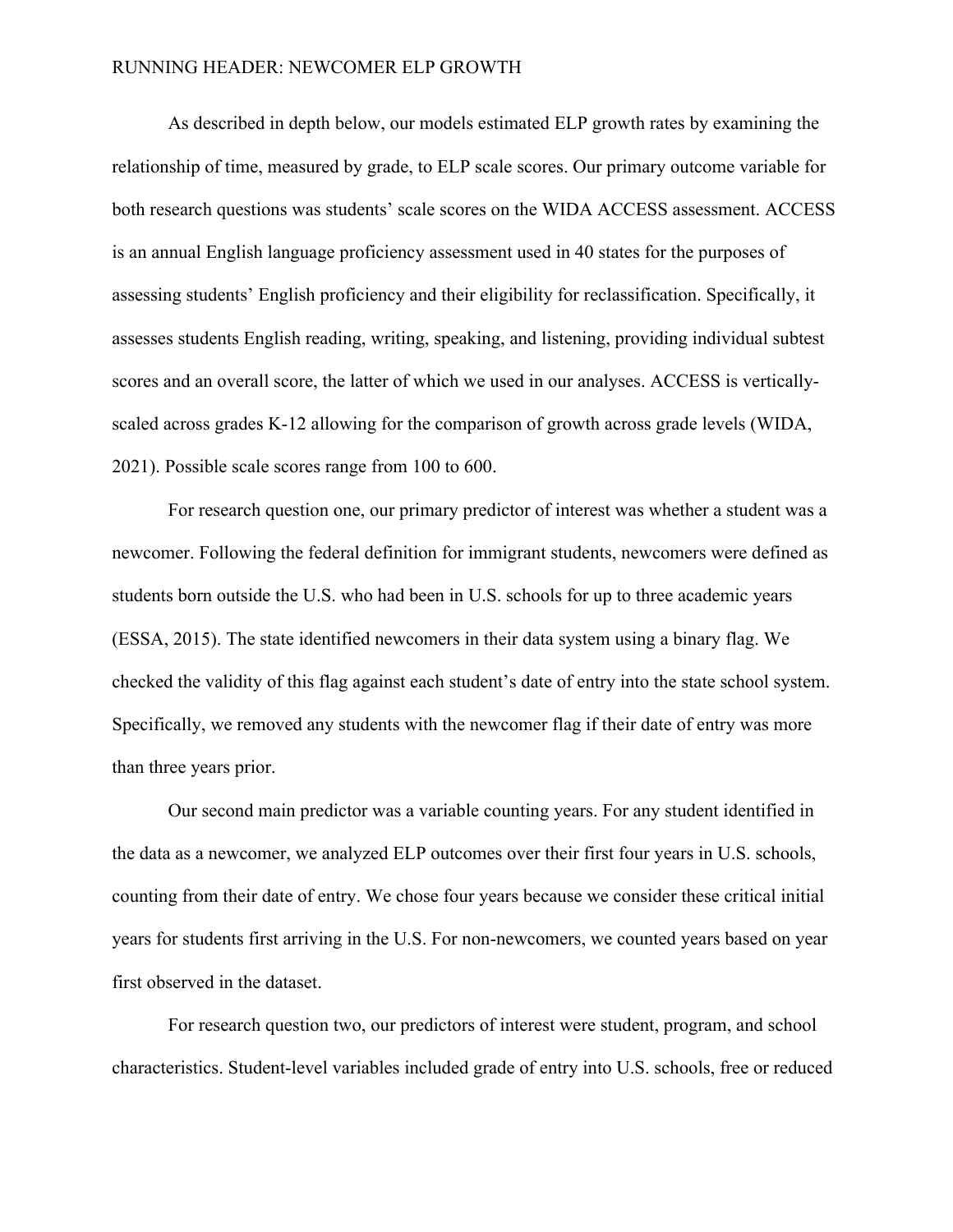price lunch eligibility, special education status, refugee status, unaccompanied minor status, indicator variables for each of the top five language groups among newcomers in the state (Spanish, Arabic, Somali, Swahili, and Portuguese), and a variable for bilingual program enrollment.<sup>1</sup> School-level variables included the proportion of current and former EL students within the school and the proportion of students within the school that shared the individual's home language.

## **Methods**

## **Comparing newcomer to non-newcomer English proficiency status and growth.** We

followed students longitudinally, documenting how ELP changed within students over time. Documenting within-student growth was critical because changing patterns of who was an EL in any given grade, due to newly arrived newcomers entering the data and reclassified students exiting the data, made raw comparisons of ELP by grade and newcomer status misleading. Table A in the appendix presents just such a raw description and is an important point of comparison to our findings from growth modeling. Specifically, raw comparisons of ELP means by grade and newcomer status suggest a persistent gap in ELP between newcomer and non-newcomer ELs of between .4 and .8 standard deviations (SD) depending on the grade level.

Trying to understand how newcomers' English language development compares to that of non-newcomers poses some complex questions, especially about whose ELP growth newcomers' growth should be compared to. We argue that, for a given newcomer student, the most appropriate comparison is a non-newcomer EL student enrolled in the same grade level. This approach directly considers how the characteristics and needs of newcomers may differ from those of non-newcomers within the same classrooms and grades; thus, results have direct application to policy and instruction. In effect, this means that for newcomer students who, for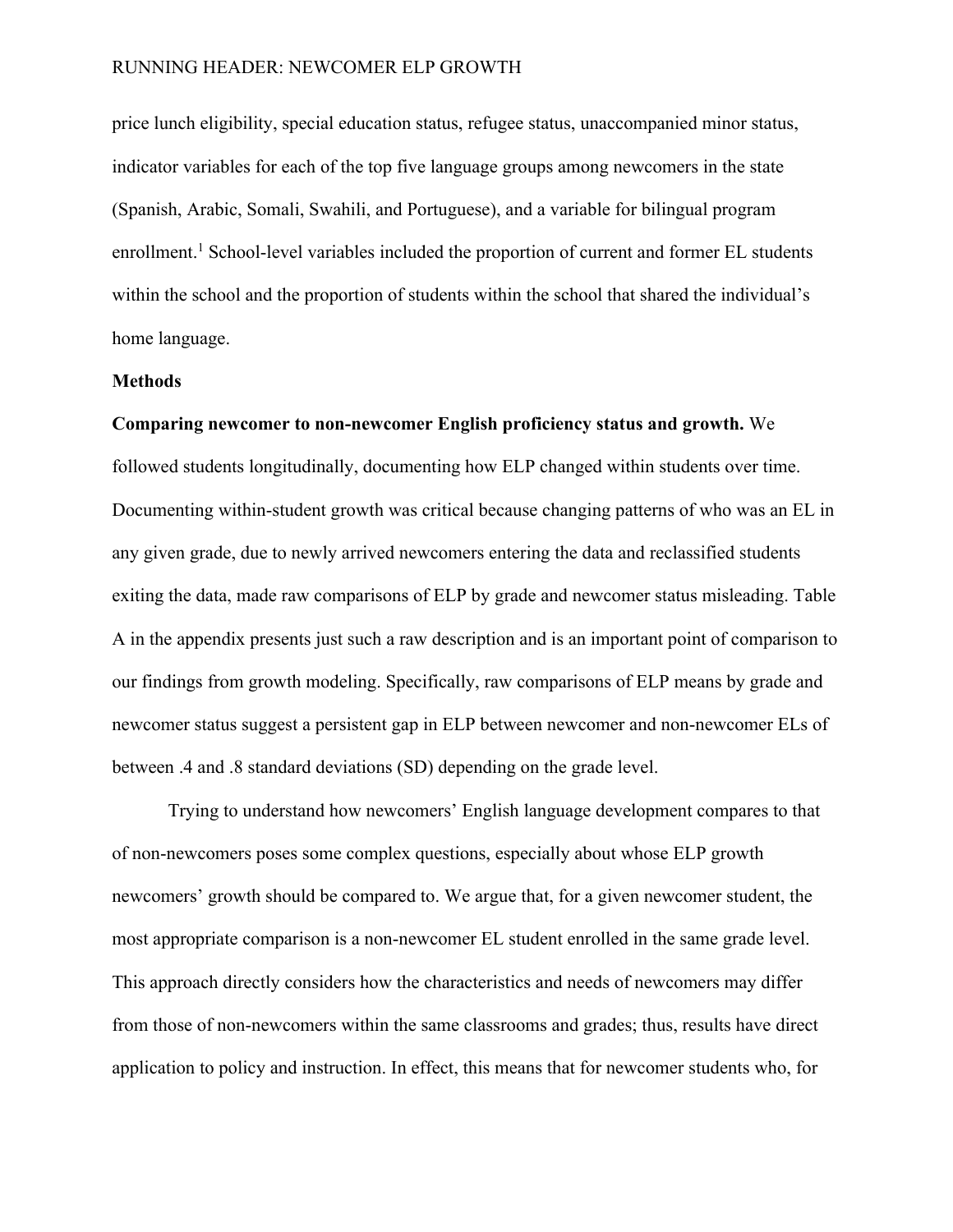example, entered U.S. schools in  $4<sup>th</sup>$  grade, we compared their ELP growth from  $4<sup>th</sup>$  to  $7<sup>th</sup>$  grade to that of other EL students who were also advancing from  $4<sup>th</sup>$  to  $7<sup>th</sup>$  grade but who were not newcomers.

We employed 3-level growth models to examine student ELP initial status and growth, with timepoints (level 1; N=238,592) nested in students (level 2; N=80,770) nested in schools (level 3; N=992). ELP<sub>tij</sub> represents a time-specific ELP score in time *t* for student *i* in school *j*. Our final full growth model for research question one, which compared newcomers' English proficiency status and growth to that of non-newcomers was:

Level 1:

$$
ELP_{tij} = \pi_{0ij} + \pi_{1ij} year_{tij} + \pi_{2ij} year_{tij}^2 + e_{tij}.
$$
 (1)

Level 2:

$$
\pi_{0ij} = \beta_{00j} + \beta_{01j} NEW_i + \beta_{02j} EGRADE_i + B_{0Xj} X_i + r_{0ij}
$$
\n
$$
\pi_{1ij} = \beta_{10j} + \beta_{11j} NEW_i + \beta_{12j} EGRADE_i + B_{1Xj} X_i + r_{1ij}
$$
\n
$$
\pi_{2ij} = \beta_{20j} + \beta_{21j} NEW_i + \beta_{22j} EGRADE_i + B_{2Xj} X_i
$$
\n(2)

Level 3:

$$
\beta_{00j} = \gamma_{000} + \gamma_{001} PropEL_j + \gamma_{002} PropLang_j + u_{00j}
$$
(3)  
\n
$$
\beta_{10j} = \gamma_{100} + \gamma_{101} PropEL_j + \gamma_{102} PropLang_j + u_{10j}
$$
  
\n
$$
\beta_{20j} = \gamma_{200} + \gamma_{201} PropEL_j + \gamma_{202} PropLang_j
$$
  
\n
$$
\beta_{01j} = \gamma_{010}
$$
  
\n
$$
\beta_{11j} = \gamma_{110}
$$
  
\n
$$
\beta_{21j} = \gamma_{210}
$$

*Variance component specification:* 

$$
e_{tij} \sim N(0, \sigma_{tij}^2), \quad r_{ij} \sim MVN(0, T_\beta), \quad u_j \sim MVN(0, T_\gamma)
$$
 (4)

All analyses were conducted using Stata version 15; growth models were run using the 'mixed' command. We began with an unconditional model and built the model up based on model fit and theory. This allowed us to examine how much variance in initial ELP status and growth was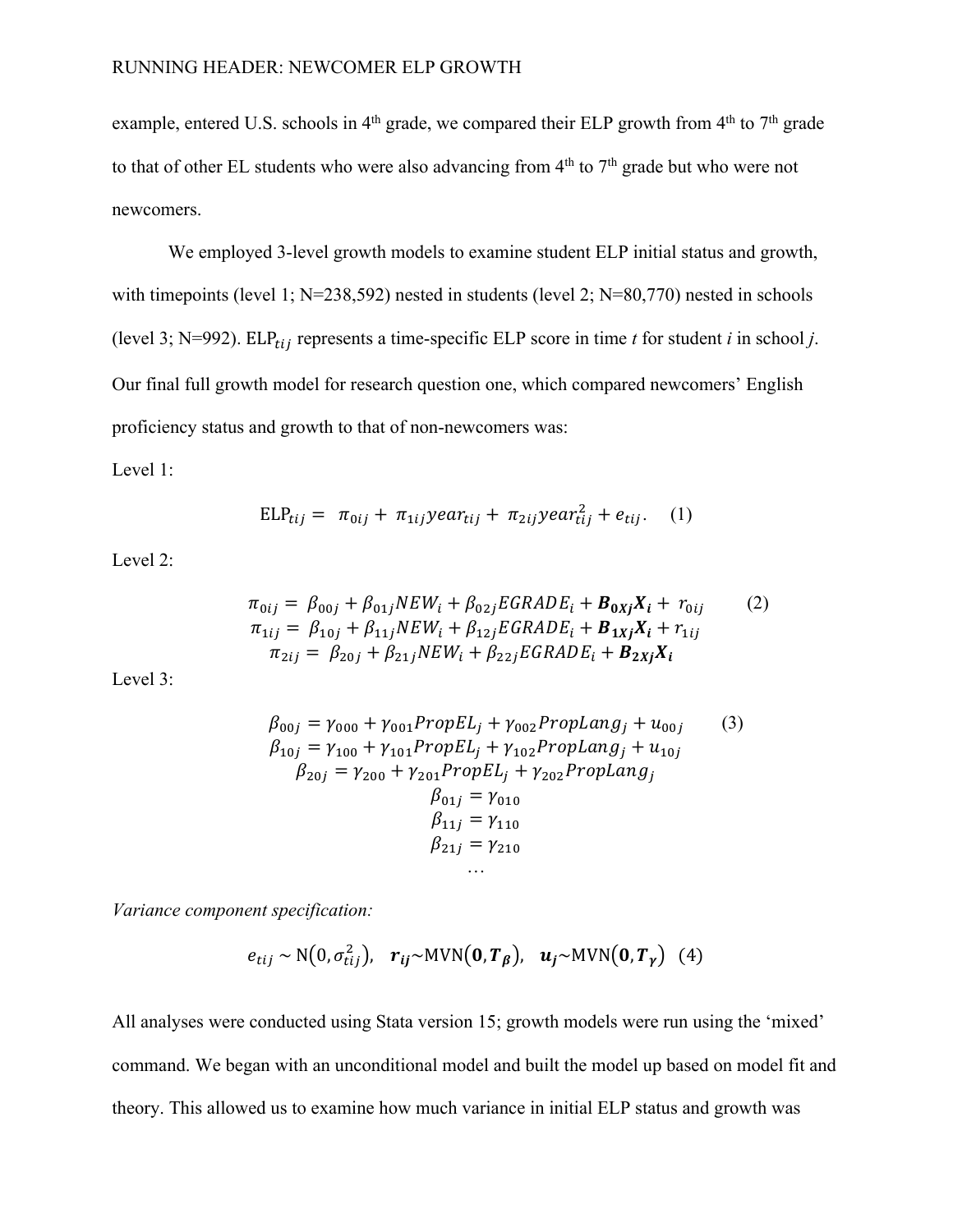explained at the school level (school intercept and school slope interclass correlations [ICCs] respectively) and how this changed as we added covariates. Importantly, these analyses are descriptive; differences in newcomer and non-newcomer growth rates are not attributable to newcomer status.

At level 1,  $year_{tij}$  is a variable that counts academic years as students progress through school. As stated above, for newcomers, we counted students' first four academic years in the U.S. For other EL-classified students, we count four years consecutively, beginning in students' first observed year of data regardless of what grade they were in during that year.  $year_{tij}$  counts 0-3 rather than 1-4 for ease of interpretation, with the intercept centered at the first timepoint. *year* $t_{tij}^2$  represents years squared, allowing ELP to change nonlinearly with time.

Level 2 represents the student level and includes our primary predictor of interest, *NEW*, a binary variable indicating whether the EL student was a newcomer student during the time period examined. To account for differences in growth by grade we included an entry grade variable, *EGRADE*, as a level-2 predictor of both the intercept and slope. This variable is defined as newcomers' entry grade into U.S. schools, and non-newcomers' first observed grade in the dataset. By including this variable as a predictor of both intercept and slope, we avoided comparing newcomers' ELP to non-newcomers in different grade levels. Instead, our model compares newcomer student ELP status and growth to that of non-newcomer ELs who were advancing through the same grade levels.

Our final model also included a set of additional student-level predictors, represented by *X* in the Level 2 equations, including free/reduced lunch eligibility, disability identification, refugee and unaccompanied minor statuses, home language indicators for the top five EL language groups, and an indicator for whether a student was enrolled in a bilingual program. All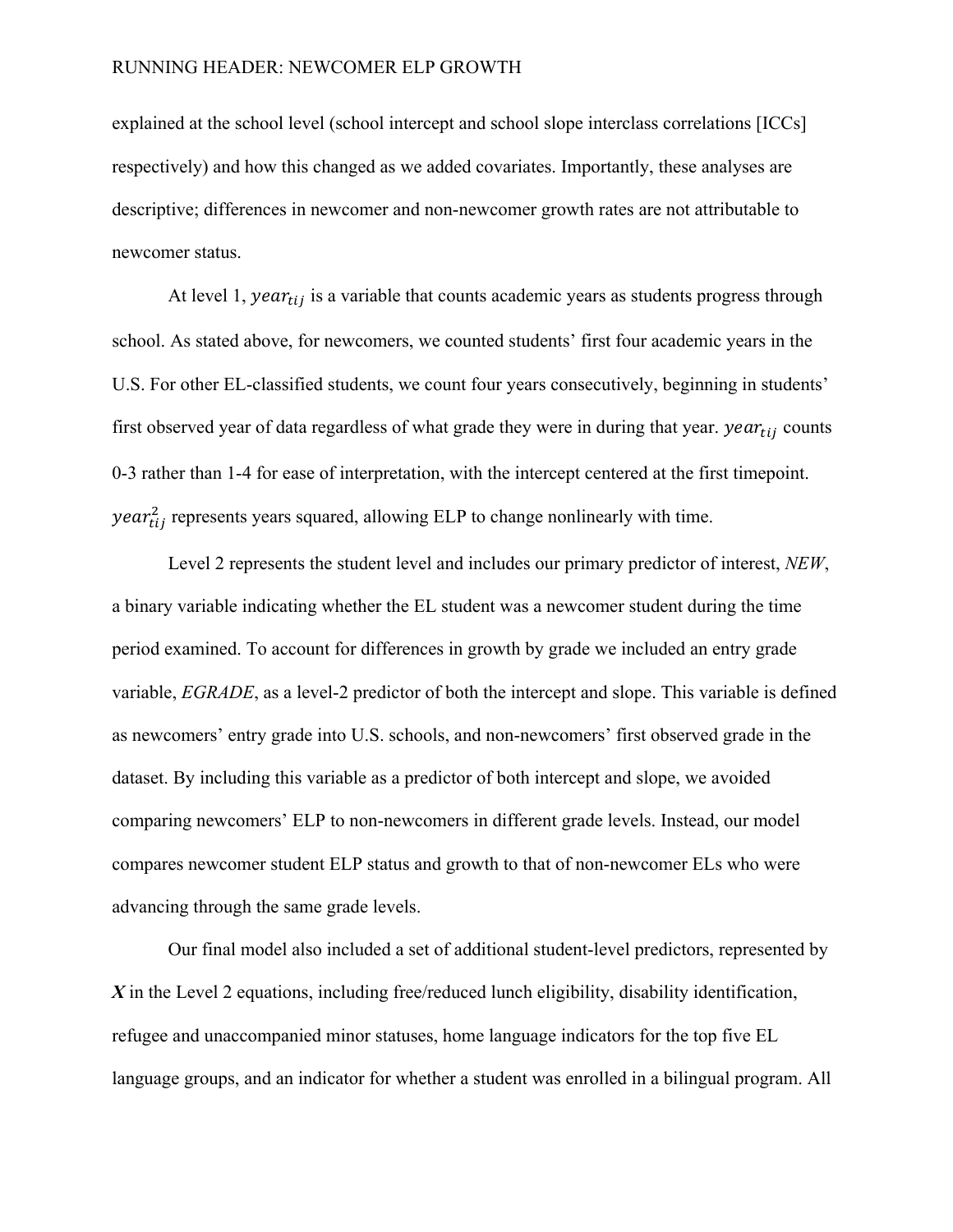variables in level 2 were treated as fixed at level 3. The primary coefficients of interest are  $\beta_{01i}$ , which represents the relationship of being a newcomer with ELP level in the first year, and  $\beta_{11j}$ plus  $\beta_{21i}$ , both of which quantify the relationship between being a newcomer and ELP growth by year.

Level 3 represents the school level and accounts for the fact that students are clustered within schools. We included two variables at this level that theory suggests may be linked to faster or slower ELP growth (Thompson et al., 2020):  $PropEL_i$ , the proportion of the school comprised of current and former EL students, and  $PropLang_i$ , the proportion of the school that spoke the same language as student *i.* We present findings both graphically and in table form (Singer & Willett, 2003).

**Robustness and sensitivity checks.** The model above represents our main model. However, there are some limitations to this method. The method compares newcomers' *initial*  English proficiency growth to other EL students' *continuous* growth. We call this the *comparability* dilemma. Specifically, while the newcomers in a given class have, by definition, been in U.S. schools for three or fewer years, the other EL-classified students have likely been learning English in U.S. schools since kindergarten. While this does not invalidate the usefulness of knowing how newcomers' English growth compares to their peers in their same grade levels, an alternative question might relate to how newcomers' initial English growth compares to nonnewcomer ELs' initial English growth.

A second dilemma of comparing newcomer growth to that of non-newcomer ELs is that each year some proportion of EL students are reclassified, at which point they no longer take ELP assessments (and, therefore, we cannot examine their ELP growth). Thus, when we compare newcomer growth to the growth of non-newcomer EL students, we are examining the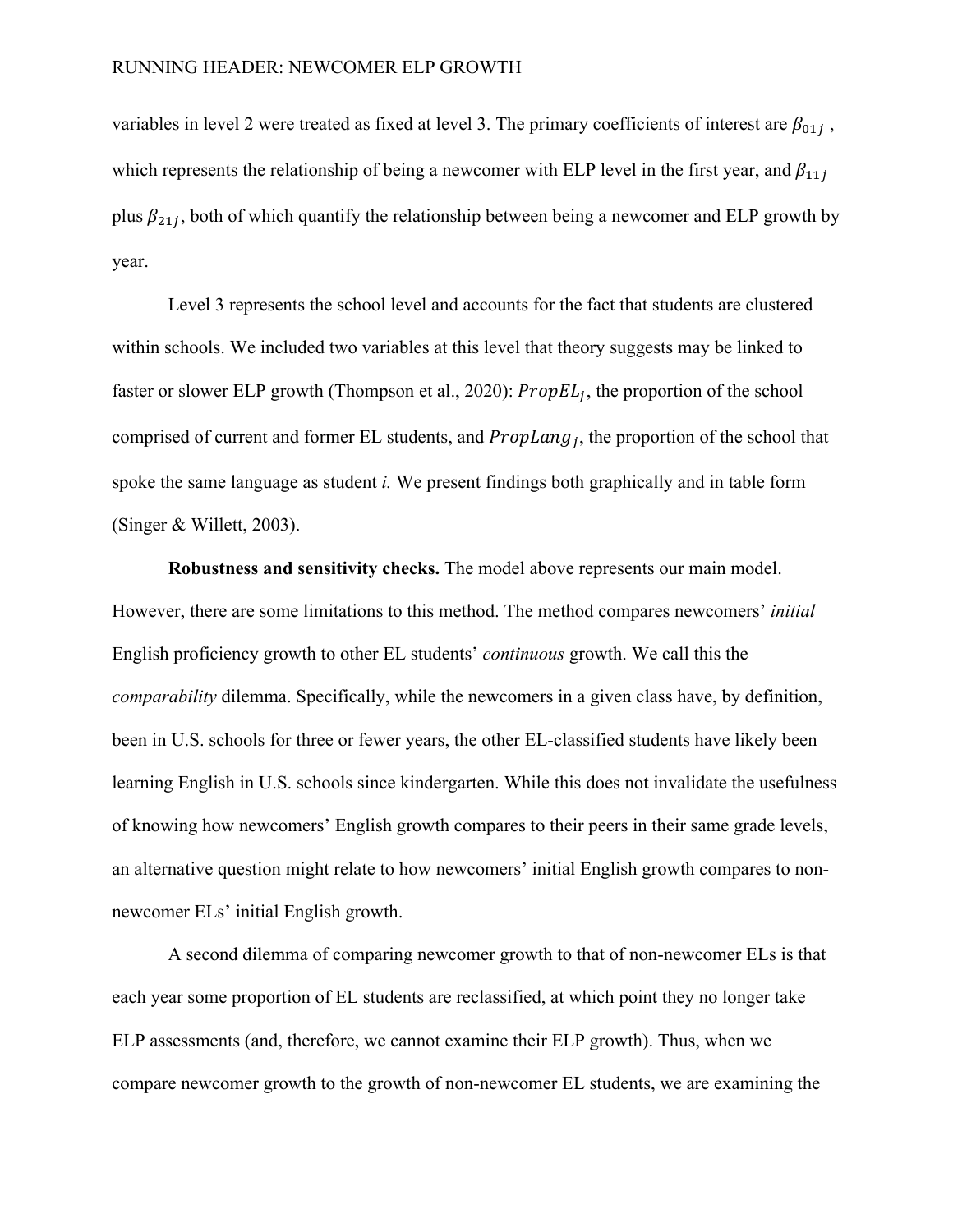ELP growth of only non-reclassified students in each group. Furthermore, cumulative reclassification rates are higher among non-newcomers compared to newcomers. For example, in the sixth grade, 36% of the non-newcomer sample of students ever observed in the data as EL has been reclassified while the corresponding figure for newcomer students is 18%. This may bias our estimates of ELP growth since a non-random set of students in both the newcomer and non-newcomer groups exit the sample in each year. This dilemma, which is present in much research on ELs (Hopkins et al., 2013), we call the *reclassification* dilemma.

Because of the *comparability* and *reclassification* dilemmas, our study employed a wide set of sensitivity checks to see if our findings were vulnerable to different ways of conceptualizing the control group or of modeling growth. We describe some of the main sensitivity checks below and present their results in the appendix. Importantly, all results from our sensitivity checks aligned with those from our main model indicating robustness of our main findings.

*Early grade analyses among non-reclassifiers.* A first sensitivity check, which attempted to minimize biases created by both dilemmas, limited the sample to students in grades two through four and removed any students from the sample who reclassified during the grades examined. This allowed us to examine ELP growth of newcomers and non-newcomers without growth trajectories being biased by students leaving the analytic sample as they were reclassified. We limited the analyses to early grades because the characteristics of students, especially non-newcomer students, who are not reclassified become increasingly different from those of students who are reclassified as grade level increases (Hopkins et al., 2013; Saunders & Marcelletti, 2012). While some differences remained between those who are reclassified and those who are not in both the newcomer and non-newcomer groups in this sensitivity check, the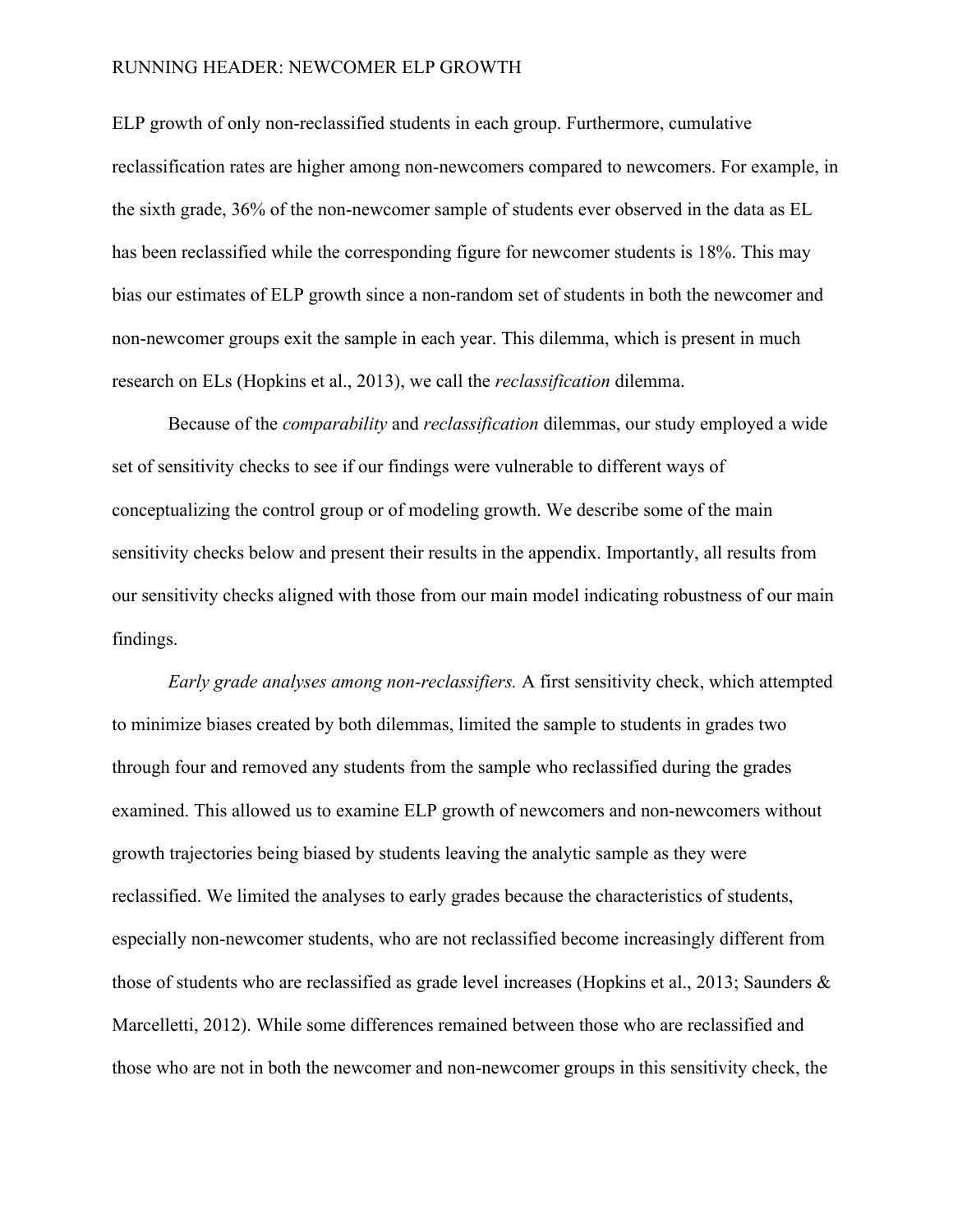differences were considerably smaller than in later grade levels.<sup>2</sup> A weakness of this approach, however, is that newcomer characteristics, including their educational experiences, strengths, and needs, differ systematically by grade of entry (Thompson et al., 2020), so limiting the sample to only those newcomers who we observe in early- to mid-elementary grades limits the generalizability of the findings.

*Grade-band analyses.* Our main analyses pooled students across all grade levels but accounted for differences by grade. To further explore whether growth trajectories differed at different grade spans we ran a set of sensitivity checks that separated out the samples by grade span. Specifically, we ran separate models for those students first observed in grades K-2, 3-5, 6- 8, and 9-12. The early grade band, K-2, furthermore, minimized the *comparability* and *reclassification* analyses by focusing on initial growth of both newcomer and non-newcomer students, grades when reclassification rates remain relatively low in both grades.

*Alternative state.* As a final sensitivity check, we ran our analyses using data from an alternate state. Here we were interested in whether the patterns we observed regarding newcomer and non-newcomer ELP growth were paralleled in a separate state with a different newcomer population and a different ELP assessment, ELPA21. Of note, the ELPA21 assessment is vertically scaled within grade bands, not across K-12, so we limited the analysis to single vertically scaled bands. In addition, we only had three years of consecutive data, so our analyses were across three, rather than four years of growth.<sup>3</sup> We ran the analyses for different grade bands but show the results for the 6-8 grade band (results were comparable across grade bands). These analyses help assess the extent to which growth patterns are specific to a particular newcomer population, or a single assessment scale or set of IRT assumptions.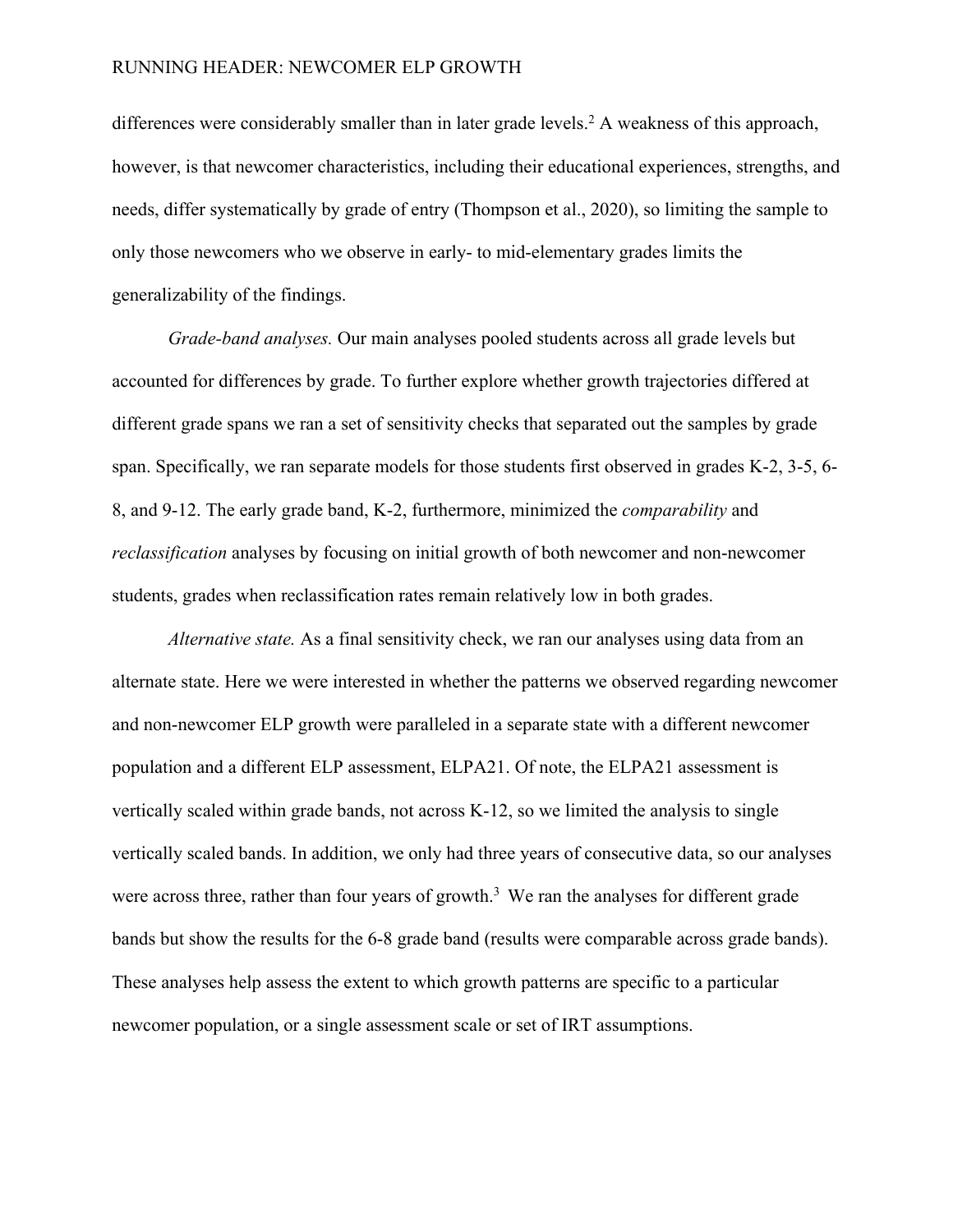**Factors associated with English proficiency status and growth among newcomers.**  For research question two, we turned to examine what factors predicted initial English proficiency level and growth among newcomers. The main model for this research question paralleled that for research question one with timepoints (Level 1,  $N=22,911$ ) nested within students (Level 2, N=10,894), nested within schools (Level 3, N=778), but the sample included only newcomers, rather than newcomers and other EL students. In addition, level 2 did not include a variable for whether the student was a newcomer. The coefficients of interest were those associated with level 2 and 3 covariates, including home language, grade of entry, free/reduced price lunch status, refugee and unaccompanied minor statuses, and disability identification. After running the full model, we plotted ELP trajectories for students with different values on our covariates of interest in order to illustrate the association of these factors with initial ELP level and growth. To do so, for each predictor of interest we set all other covariates to their sample means and predicted initial level and growth over time based on different prototypical values of the predictor of interest (Singer & Willett, 2003).

#### **Findings**

## **Comparing ELP Status and Growth for Newcomer and Non-newcomer EL Students**

Newcomer students had significantly lower ELP the first year that they entered schools compared to their non-newcomer counterparts in the same grades; however, they experienced faster ELP growth. This is true in both a base model with no covariates, and in a full model that included student and school control variables (Table 3). Figure 1 presents full model results visually. By year four, newcomer students were estimated to have caught up with, and have slightly higher ELP levels, on average, compared to the non-newcomer EL students in their same grade levels, accounting for grade, student, and school covariates.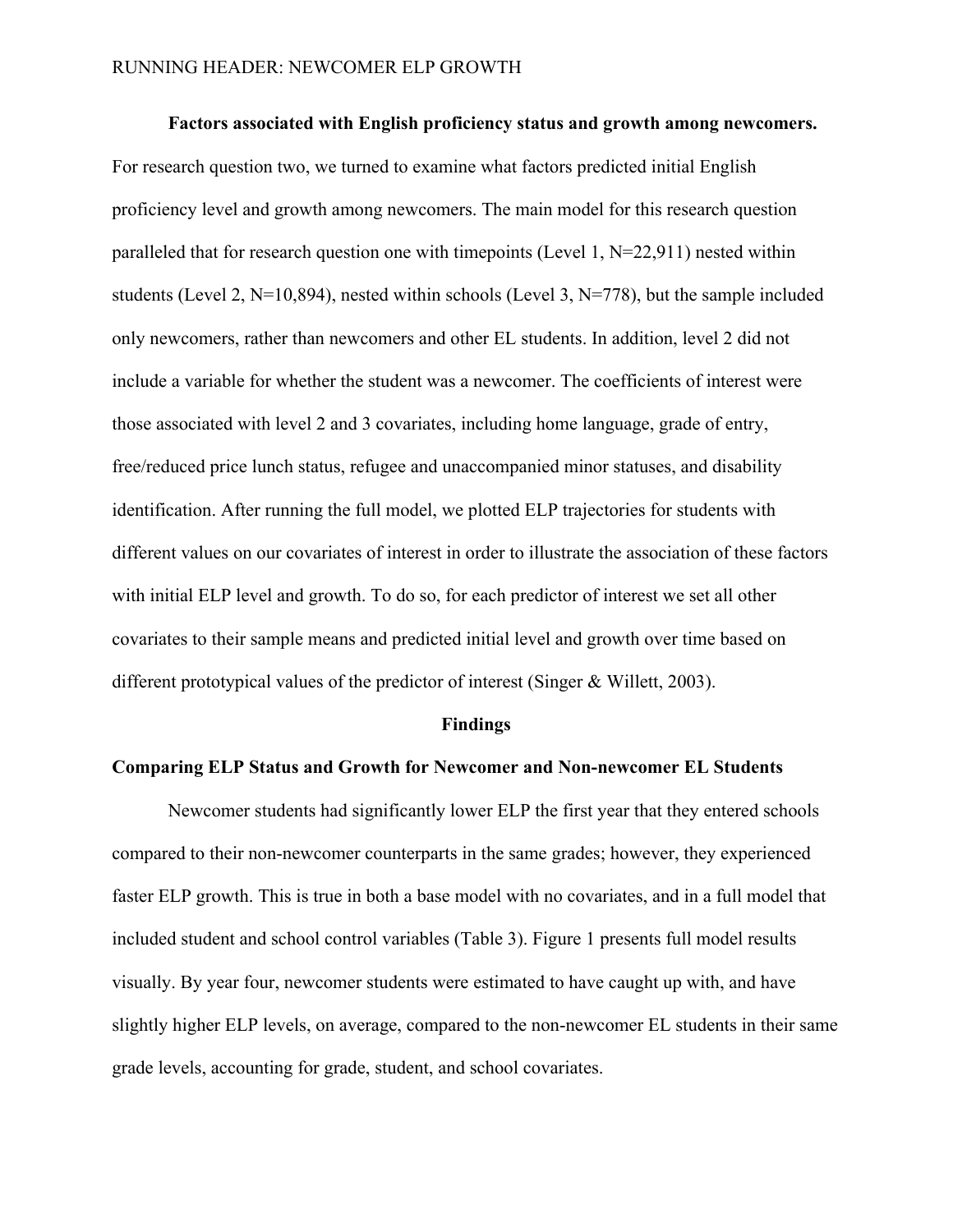The differences in average growth between newcomers and non-newcomer ELs are meaningful in magnitude. One way of interpreting the magnitude of the difference in growth rates is examining the difference in initial growth (from time zero) in standardized terms. To do so, we divide the coefficient estimating the linear difference between newcomer and nonnewcomer growth by the standard deviation (SD) of the student-level growth parameter (i.e., the square root of the student-level random slope variance). This calculation indicates that in the unconditional model, newcomer ELP growth is .63 SD faster than that of non-newcomers. In the conditional model where we control for student and school covariates, this standardized difference is even larger: 1.39 SD. There are several caveats to consider when interpreting these results. First, the quadratic term shows that newcomers' growth slows more quickly than that of non-newcomers (see Figure 1). Second, empirical benchmarks for growth among ELs are not readily available. Nonetheless, this difference in growth when newcomers first arrive in U.S. schools is very substantial and of practical significance.

For both groups of students, ELP growth was predicted to slow over time. Between year one and year two, for example, newcomers were estimated to grow by 40 points on the state ELP assessment, but growth slowed to 19 points between years three and four. Meanwhile, nonnewcomer EL students were estimated to grow 26 points between years one and two, slowing to eight points from years three to four.

#### [FIGURE 1 & TABLE 3 ABOUT HERE]

In the unconditional model, school slope intraclass correlation coefficients (ICCs) showed that 35% of the variation in ELP growth between newcomers and non-newcomers was explained at the school level (Table 3). This increased to 57% in the full model, suggesting that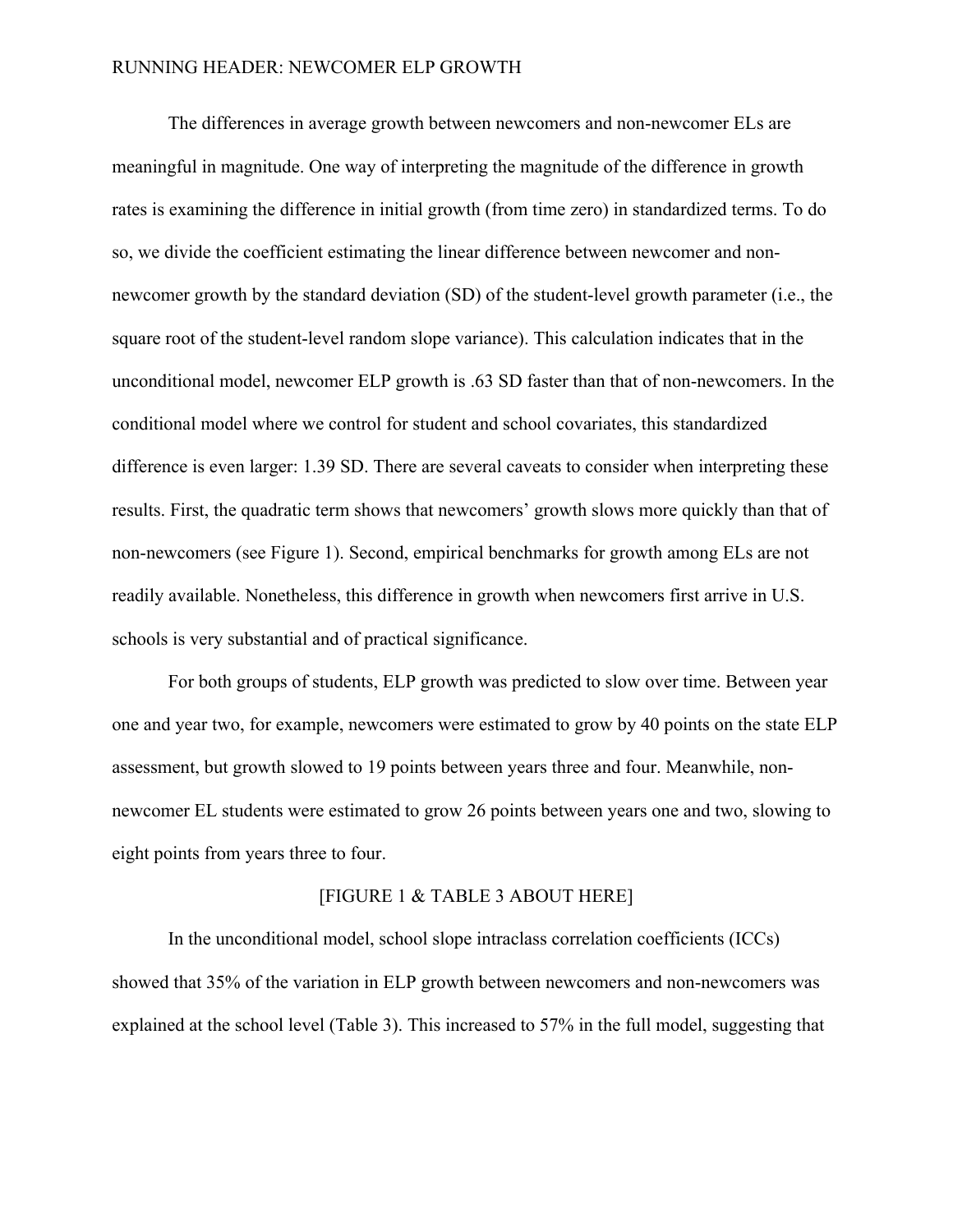there is considerable variation in ELP growth between schools after controlling for key observable student and school covariates.

Results also indicated that a driver of newcomers' faster growth is their lower initial ELP level. The student-level correlation between initial status and the linear slope parameter was - .815 (Table 3 reports random effects as variances and covariances, but these can be converted to SDs and correlations). This estimate indicates that students with lower initial ELP tended to grow faster regardless of whether they are newcomers.

**Robustness and sensitivity checks***.* To determine the robustness of these results and address complexities of understanding the relative growth of newcomers, we conducted several checks as described in the methods section. Results from these checks are shown visually in sets of panels in Figure 2 (model results are in Table B in the appendix). Across these alternate samples and models, results are consistent with our main findings. Analyses of growth among non-reclassifiers (Panel A in Figure 2) and among students separated by grade band (Panels B1 to B4), all show parallel findings of lower initial ELP status among newcomers with faster growth that results in equally high or higher ELP levels by the end of four years. Results were also consistent in the models using data from a different state (Panel C). The statisticallysignificant pattern of lower initial ELP and faster ELP growth among newcomers remained. However, we did not observe newcomer students catching up or surpassing non-newcomer ELs. This is likely due, at least in part, to the analyses being limited to three, instead of four, years of growth.

#### [FIGURE 2 ABOUT HERE]

## **Factors Associated with Variation in ELP among Newcomer Students**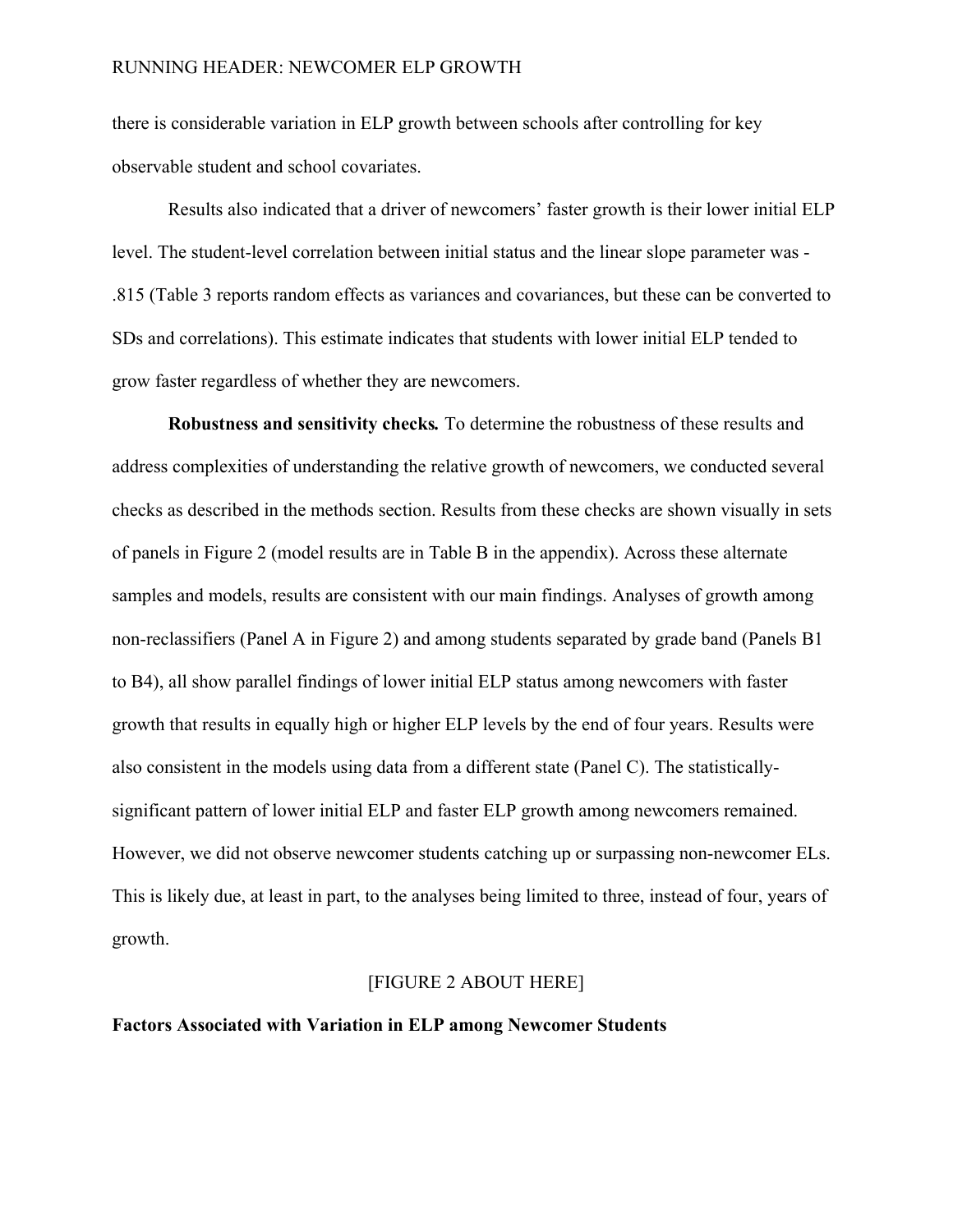As demonstrated in the panels in Figure 3 and Table C in the online appendix, a variety of factors were associated with differences in ELP among newcomer students. As above, these results do not imply causal relationships. Instead, they reflect observed relationships between a particular characteristic and student ELP status and growth, once accounting for other student and school covariates.

# [FIGURE 3 ABOUT HERE]

Several student-level demographic factors—specifically, entry grade, socioeconomic status, home language, disability, and refugee and unaccompanied minor statuses—had a significant relationship to ELP level and growth. The largest differences related to age of entry and disability status. Newcomer students who entered school at lower grade levels had lower ELP in their first year, but their ELP grew more quickly than newcomer students who entered at higher grade levels (Panel A in Figure 3). Newcomer students ever identified as having a disability also had lower ELP in their first year and significantly slower growth than newcomers without disabilities (Panel C). Smaller differences related to free or reduced-price lunch status (Panel B), refugee status (Panel D), and home language (Panel E). Newcomer students who qualified for free or reduced-price lunch had lower first-year ELP and somewhat slower growth than other newcomer students, but these differences were small. Newcomer students who were refugees or who were unaccompanied minors had significantly lower ELP in their first year, but they showed faster ELP growth, on average, than other newcomers.

In comparison to the reference group (newcomers who spoke a language that is not one of the five languages spoken most frequently among newcomers), Spanish- and Arabic-speaking newcomers had lower ELP in their first year, on average, but showed faster ELP growth. Somalispeaking newcomers had lower first-year ELP and also showed slower growth than the reference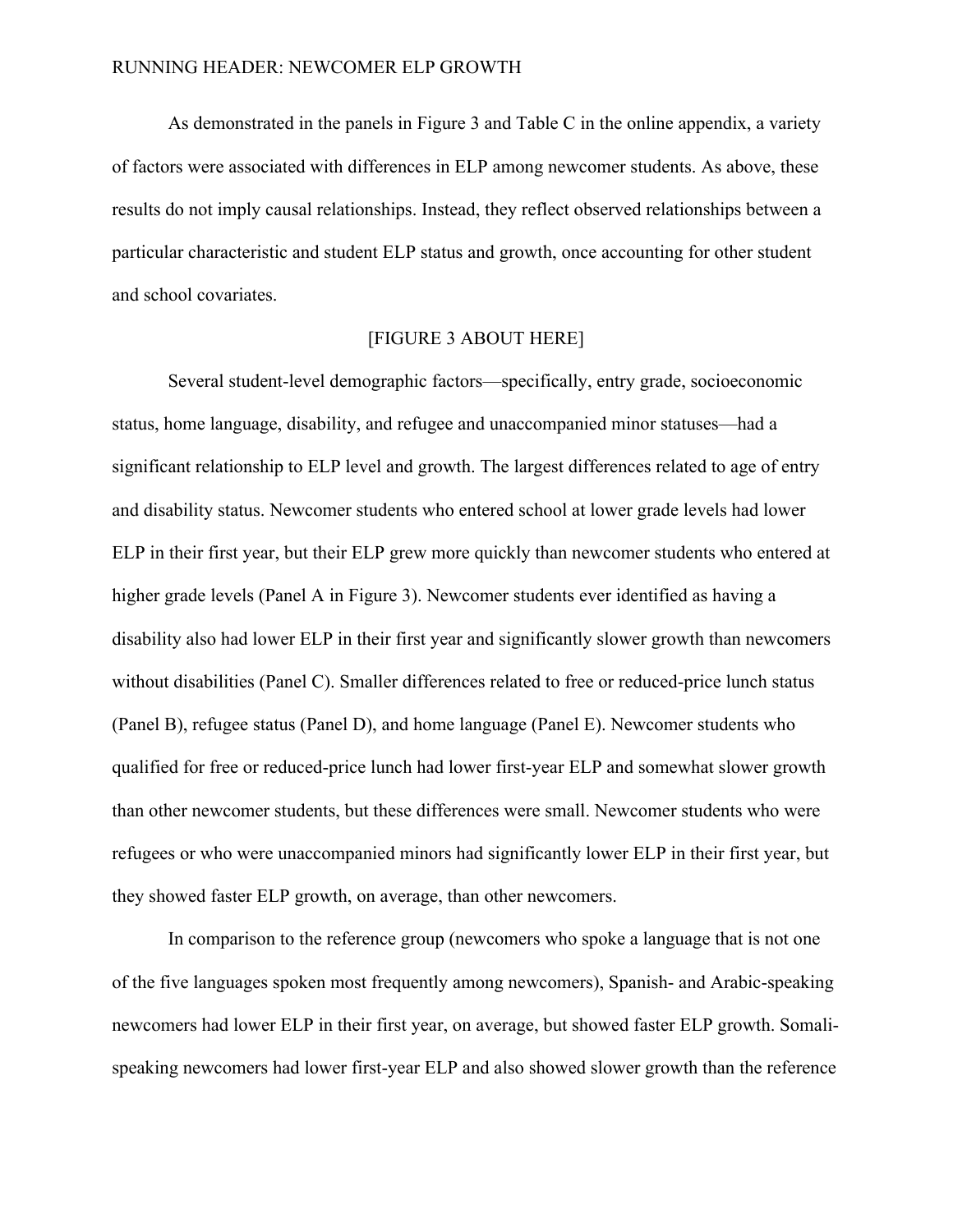group. Swahili-speaking newcomers had lower ELP in their first year, but their ELP growth was not significantly different from the reference group. Finally, Portuguese-speaking newcomers had indistinguishable ELP in their first year, compared to the reference group, but showed faster ELP growth, on average.

Variables about the instructional program models in which newcomers participated and the peer composition of their schools revealed few differences. Specifically, newcomers who participated in a bilingual program had similar ELP growth rates compared to newcomers who were not in a bilingual program (Panel F). Similarly, newcomers showed similar ELP growth regardless of the concentration of ever-ELs within their schools (although higher concentration schools had lower first year ELP levels) and regardless of their schools' concentration of other students who shared their home language (Panels G and H).

In our unconditional model, 38% of the variance in ELP growth for newcomer students was attributable to the school level. Including student and school covariates reduced this ICC to 18%, suggesting that student, program, and school characteristics explain some, but not all, of the variation in ELP growth observed across schools. This ICC is considerably lower than when looking at growth for all ELs as in research question one, indicating that less of the growth for newcomers, compared to all EL students, may be attributable to schools. Nonetheless, these findings suggest that schools may play an important role in supporting the English language growth of their non-newcomer and newcomer EL students.

## **Discussion**

The backgrounds and linguistic and academic skillsets of EL-classified students vary widely. This diversity has direct implications for policy and practice because students with different skills and needs likely benefit from differentiated supports, services, and instructional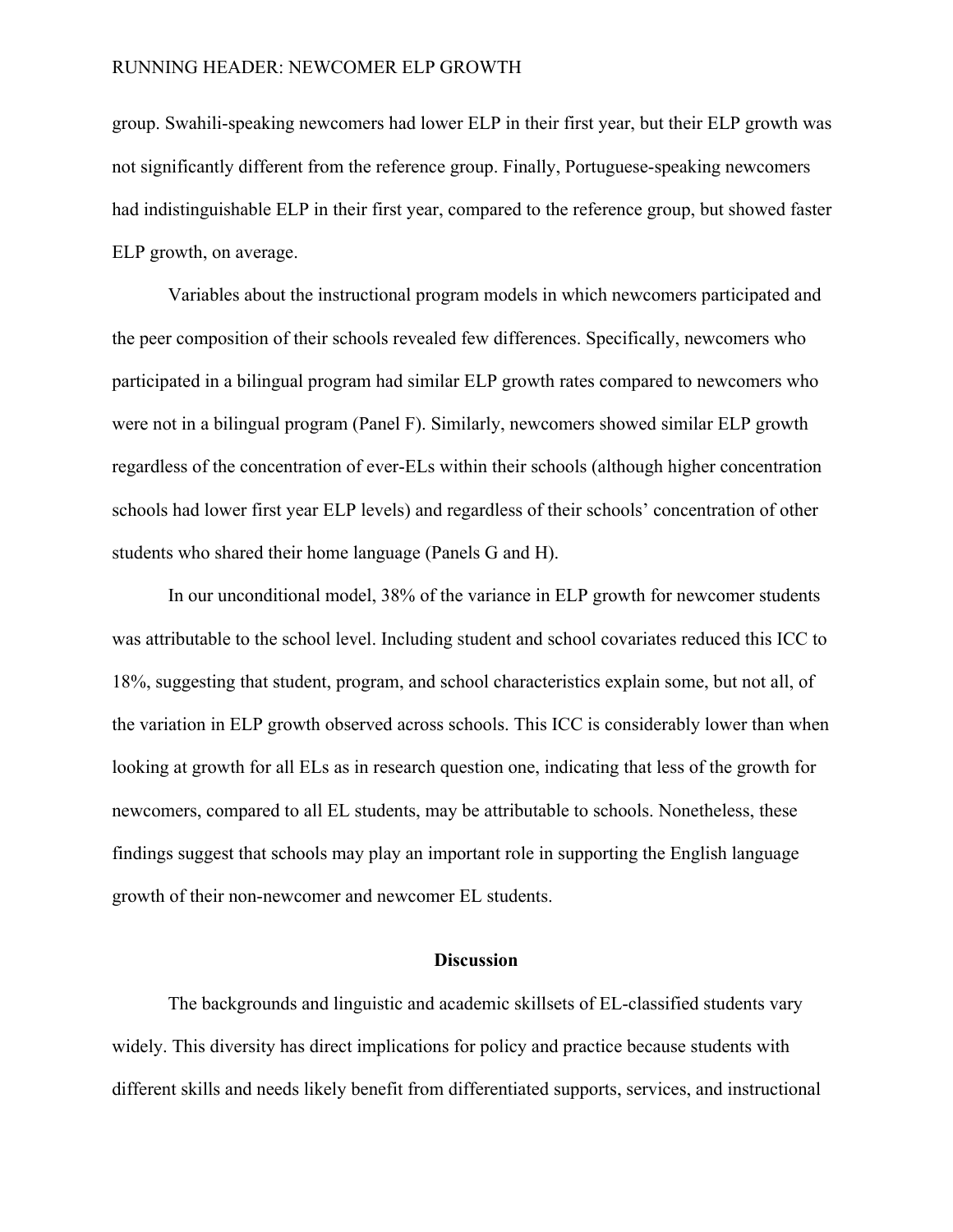techniques. This study examines one important subgroup of EL-classified students, those new to the U.S. Prior research has established that newcomers themselves come from highly diverse backgrounds (Thompson et al., 2020) and that their needs often encompass those associated with their immigration experiences and adjustment to a new country with new norms and structures (Dentler & Hafner, 1997; McBrien, 2005).

We look specifically at newcomers' English language development as measured by standardized ELP assessments, as this is a key goal for and among immigrant students (ESSA, 2015) and a strong predictor of these students' schooling outcomes (Suárez-Orozco, Bang, et al., 2010). Furthermore, ELP is the primary indicator that both qualifies students for EL identification and services, and later, enables them to exit EL classification. Prior research on factors associated with English proficiency growth points to a hypothesis that newcomers may experience faster growth relative to their non-newcomer peers. This is, in part, because prior work has found that newcomers have relatively low incoming English proficiency (Thompson et al., 2020), and that students at earlier stages of English proficiency grow more quickly than those with more advanced proficiency (Goldschmidt, 2020; Kieffer, 2011; Long, 2008; Rojas & Iglesias, 2013; Saunders & O'Brien, 2006). Yet prior research has not examined newcomers' English growth specifically.

Our study confirms that newcomer EL students typically have lower initial English proficiency compared to non-newcomer ELs in the same grade levels; further, findings show that newcomers' ELP advances more quickly over time. The magnitude of this difference in growth rate is sizable. Accounting for student and school covariates, it amounts to more than a standard deviation difference when students first enter U.S. schools. These findings are robust to a diverse set of model and sample specifications, including data from a second state and data that omits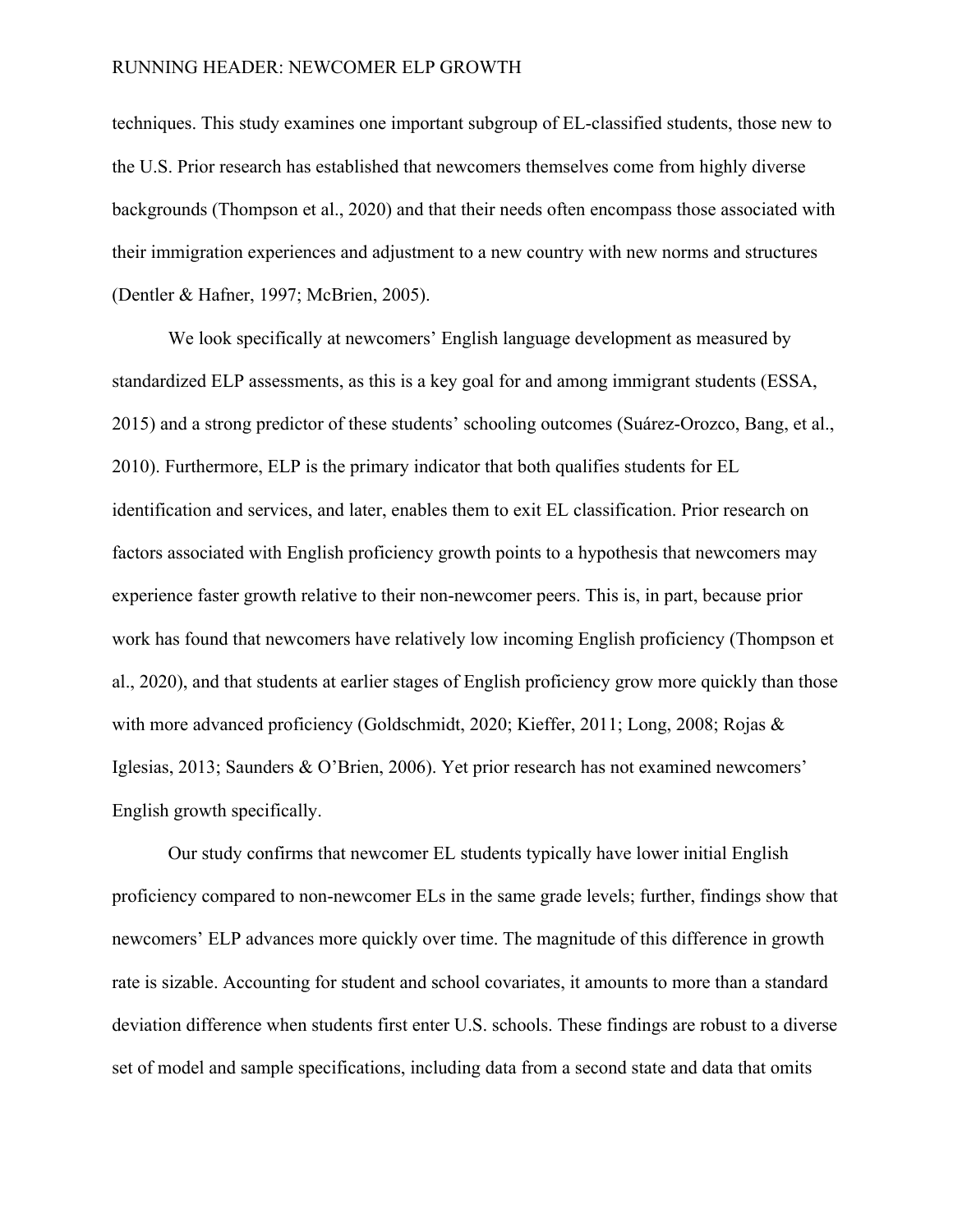any students that are reclassified during the time period examined. A second core finding from our first research question is that newcomers' ELP growth, like that of non-newcomers, slows over time, with average estimated growth rates between their first and second years in U.S. schools that are twice that of growth rates between students' third and fourth years.

While these findings suggest important average differences between newcomers and nonnewcomer EL-classified students, findings from our second question shed light on differences within the newcomer population regarding initial ELP and ELP growth. The largest differences were found by entry grade, with students coming to the U.S. in higher grades having higher initial ELP but considerably slower growth over their first four years in U.S. schools. We also found sizable differences between the ELP levels and growth of newcomers with and without disabilities. Differences across language groups were smaller but showed diverse patterns. Other factors were either not significantly related to ELP level or growth or differences were not meaningful in size.

This study cannot answer the question of why we observe faster ELP growth for newcomer students compared to non-newcomer EL students. However, findings from our analyses of growth by grade band suggest that differential growth appears to be driven, to a considerable extent, by a widely-observed phenomenon in education of rapid growth at lower proficiency levels and/or earlier grades and ages (NASEM, 2017). Interestingly, this pattern has been documented both with regard to language development (Cook et al., 2008; Genesee et al., 2006) and with regard to academic skills (Dadey & Briggs, 2012; Soland & Sandilos, 2020). Various theories addressed earlier in this paper have been put forward to explain this observed pattern, including the increasing complexity of language considered necessary to be proficient at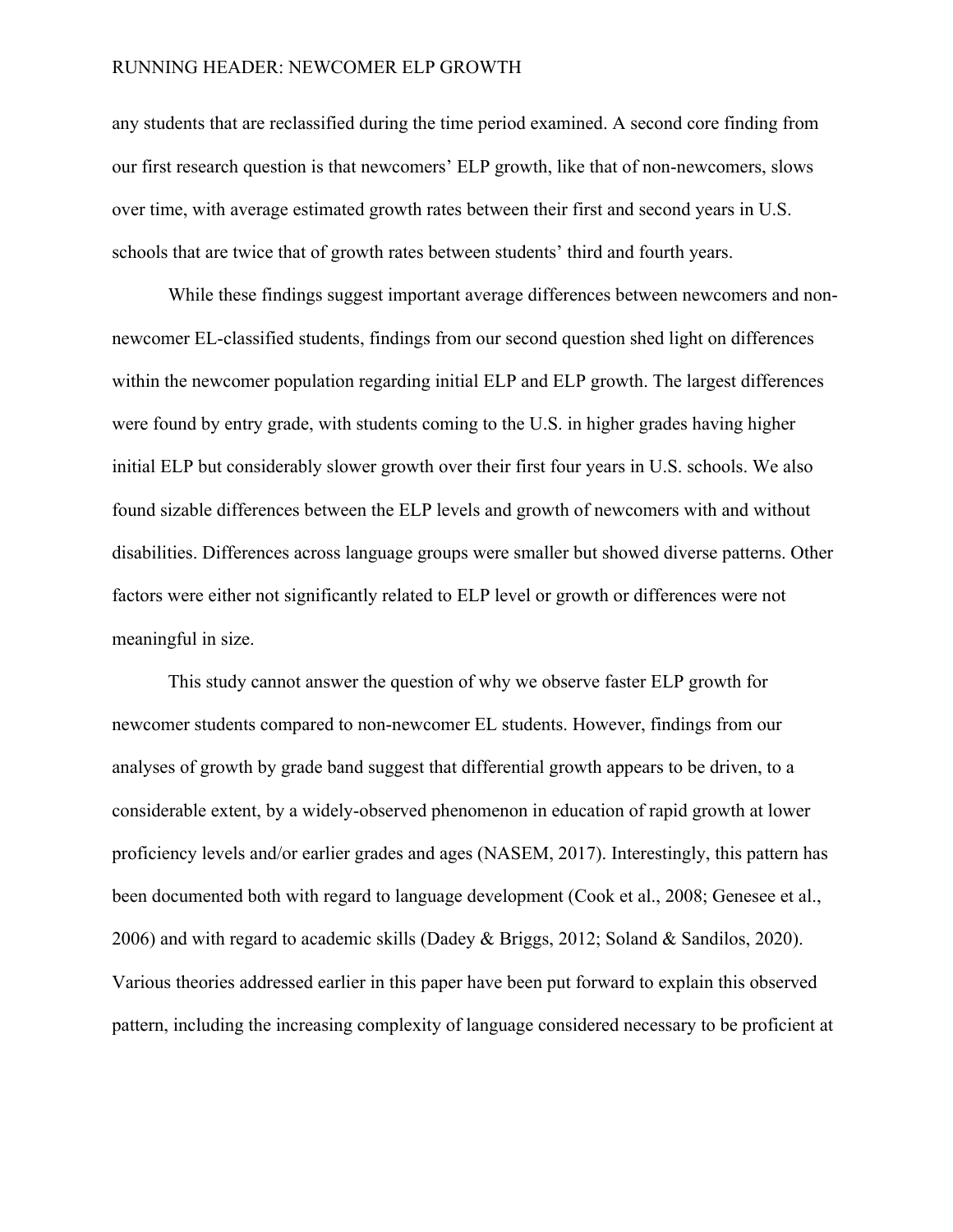each grade level (NASEM, 2017), the stabilization of language acquisition at intermediate levels (Long, 2008), and issues with test scaling and test construction (Briggs, 2013).

Some degree of faster growth among newcomers persists once accounting for newcomers' lower incoming ELP levels, however. A possible explanation for newcomers' faster ELP growth may lie in these students' home language literacy levels (Dixon & Wu, 2014; Macias, 1990). Home language literacy has been linked to faster English proficiency growth (Thompson, 2017a) and newcomers who arrive in the U.S. after kindergarten have, by and large, attended school in their countries of origin (Potochnick, 2018). An additional explanation relates to newcomer students' strong connections to immigrant communities' cultures and assets (Alba & Nee, 1997; Jiménez & Horowitz, 2013), connections that have been linked to improved educational outcomes (Portes & Rumbaut, 2006; Zhou & Kim, 2006).

Regardless of the reasons, results from this study suggest that newcomers' first years in U.S. schools are a *window of opportunity* where we can expect many students' ELP to grow quickly. However, our findings about the strong role of schools in ELP growth suggests that teachers and administrators should not take rapid newcomer ELP growth for granted, but rather build on students' language skills to support their rapid growth. In addition, knowing this pattern of rapid ELP growth is useful for administrators and teachers. For example, newcomer students whose growth is slower than that of their fellow newcomer peers between their first and second year could potentially have underlying needs that should be identified and attended to.

For newcomers entering in middle and high school, growth patterns are slower. As a result, it is critical that educators not fault or otherwise pathologize students entering at higher grade levels. As shown in this analysis, such rates of growth are normative for EL-classified students from varied backgrounds. While it is critical for newcomers at the secondary level to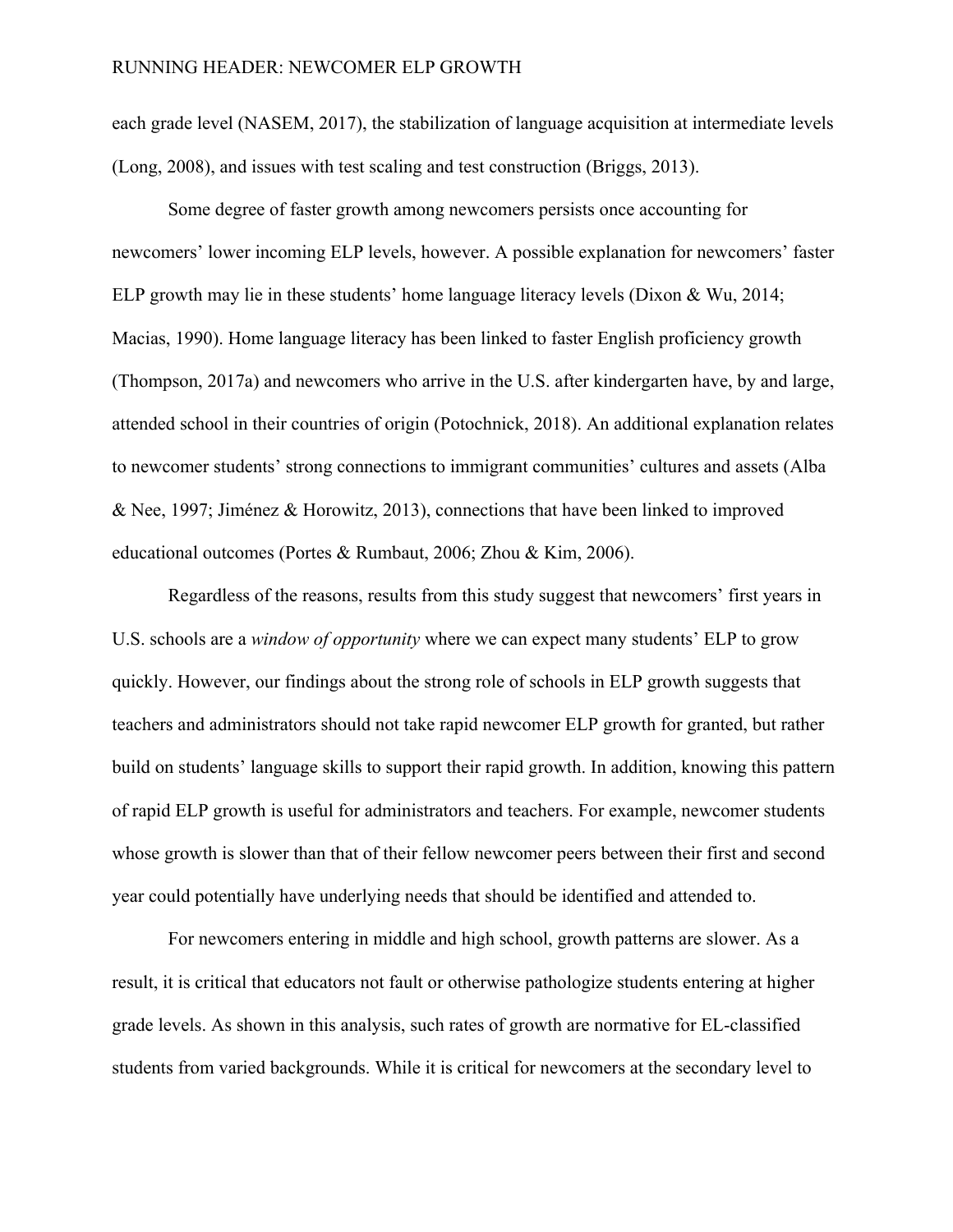receive thoughtfully planned, carefully scaffolded, interactive, language-rich, and academicallyrigorous instruction (Hersi & Watkinson, 2012; Kibler et al., 2015; Walqui, 2006), it is to be expected that these students will not experience the same rate of ELP growth as their younger peers.

Importantly, none of our findings suggest that academic or linguistic expectations should be lowered for any group of EL-classified students: newcomer or not. By contrast, these results add to existing research confirming students' skills and growth, including recent work indicating that EL-classified students' reading typically develops as fast or faster than non-EL students (Richardson et al., 2020), pointing to the importance of "amplifying" (Walqui & Bunch, 2019) rather than diminishing curricular quality and access for EL-classified students. Our findings also add to growing understanding that students' pace of English growth is varied and that both individual characteristics of students *and* characteristics of their schools and schooling experiences are related to their linguistic growth (Greenberg Motamedi et al., 2016; Slama et al., 2017; Thompson, 2017a; Umansky & Reardon, 2014). This knowledge can be used to inform states' English language proficiency progress indicators in their ESSA plans, as well as inform teachers' and specialists' understanding and assessment of student growth patterns.

We found that 57% of the variance in ELP growth among all ELs is explained at the school level after accounting for covariates. While this proportion dropped considerably, to 18%, when looking just at newcomer ELP growth, it still represents a considerable amount of variation in growth. Of note, the difference in the two percentages suggest that newcomer ELP growth may be more independent of school, program, and service features compared to that of nonnewcomer EL students. In other words, EL supports may be particularly important for the ELP trajectories of non-newcomer EL students.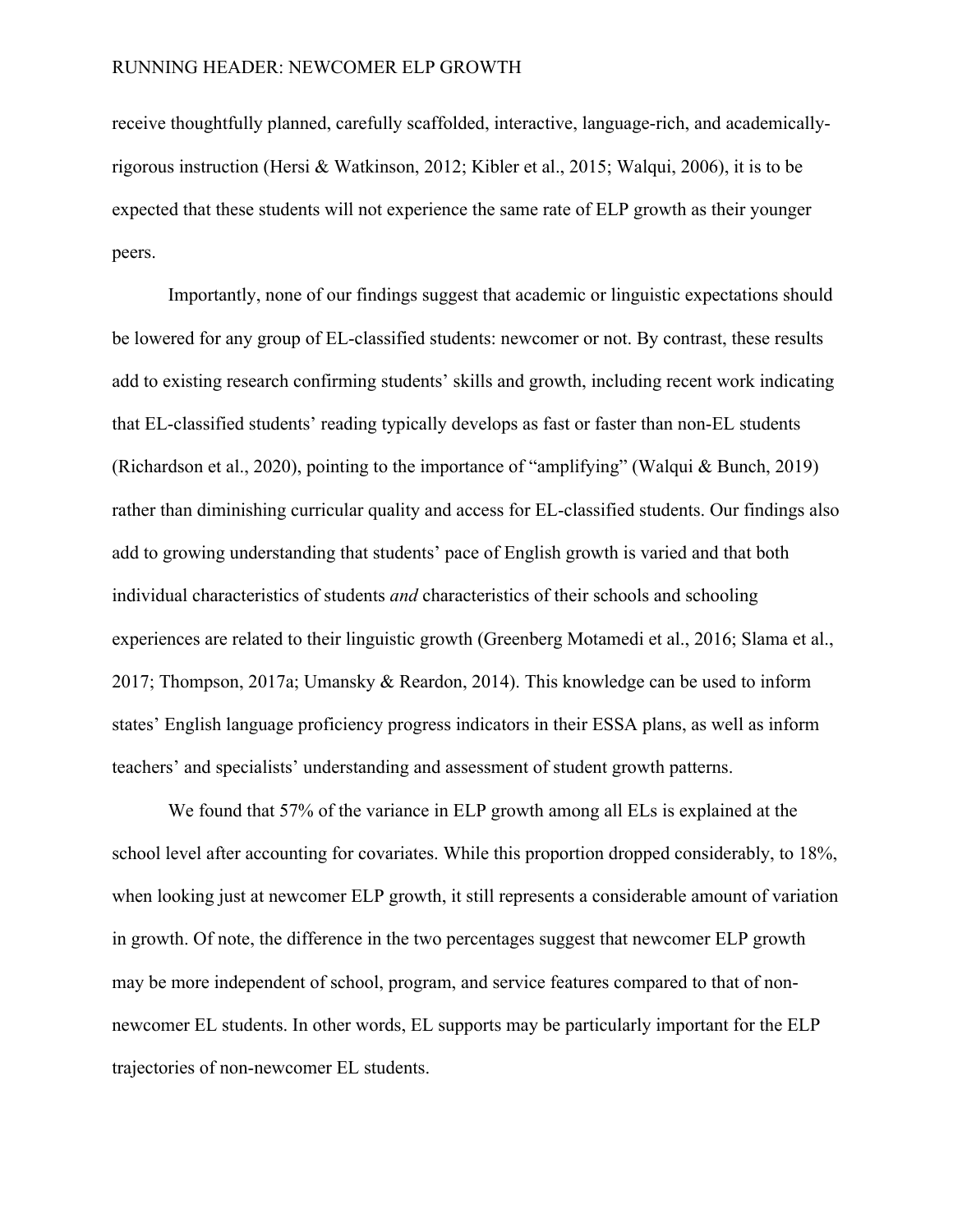For both groups, however, school-level variation in the programs, services, and instruction of newcomers and non-newcomers likely play an important role in influencing newcomer and non-newcomer student ELP growth. In our grade band sensitivity checks, schools explained more variation in ELP growth in higher grade bands compared to lower grade bands suggesting a larger influence of schools in the language growth trajectories of secondary, compared to elementary, school students. Existing research points to promising programs and services supporting more robust linguistic development. These include bilingual programs (Steele et al., 2017), as well as equitable course placement policies (Aguirre-Muñoz & Boscardin, 2008; Thompson, 2017b) and pedagogies designed to provide students with meaningful and rigorous access to content-area curricula (Kibler et al., 2015; Walqui & Bunch, 2019).

This study has important limitations. Among these are that we could only examine students' first four years in U.S. schools. Future research should examine longer time periods. We also only examined students' ELP growth and not students' academic, nor home language, trajectories. We had no measure of students' home language literacy levels or prior schooling experiences, yet these have been found to be critical predictors of students' ELP growth and other educational outcomes. Finally, while we were able to examine heterogeneity in newcomers' ELP as associated with a number of student and school characteristics, other characteristics are likely critical, such as those related to service and resource provision, and quality of instruction. More research is needed to better understand the relationships between particular services and newcomer students' opportunities and outcomes.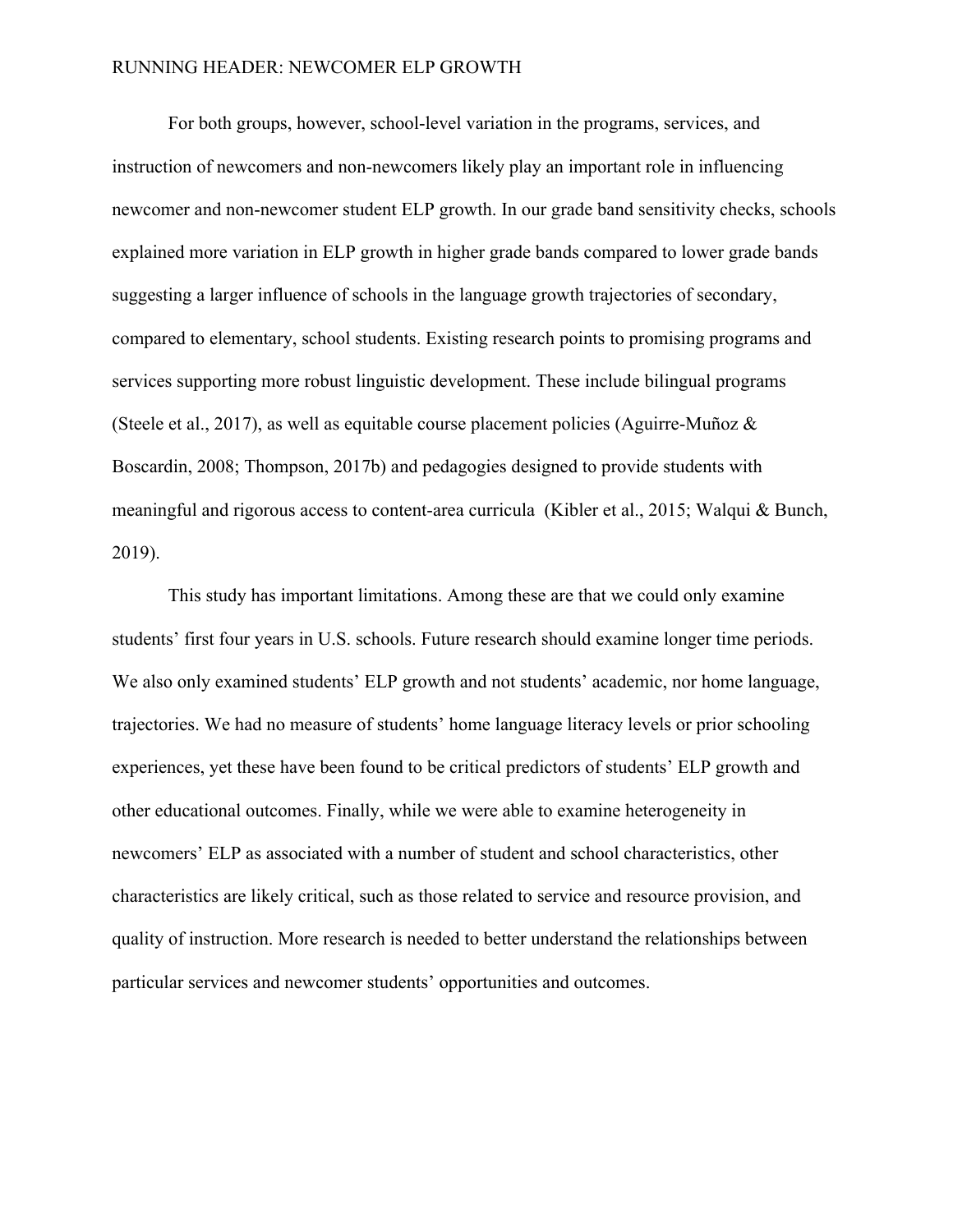## Endnotes

 $<sup>1</sup>$  These same student-level variables are included in the full model for research question one with minor differences.</sup> Refugee and unaccompanied minor status variables were omitted as they were not available for the full sample of ELs. Rather than grade of entry, the corresponding variable among non-newcomer ELs for research question one was the first observed grade in the dataset. Finally, the top five language groups for the combined newcomer and non-newcomer EL sample was slightly different than those among newcomers alone.

<sup>2</sup> Descriptive statistics of those who reclassified and those who did not in both the newcomer and non-newcomer groups are available on request. We also ran a parallel analysis using a sample of non-reclassifiers in grades 1-3. This further limited the differences between those who reclassified and those who did not in both the newcomer and non-newcomer groups. Results were comparable and are available on request. We present the grade 2-4 analyses in this paper as the grade 1-3 analysis had a sample that was very similar to that of our early entrants sensitivity check.

<sup>3</sup> Because only three years of ELP assessment data are available in the second state, we estimated a linear, rather than quadratic, model.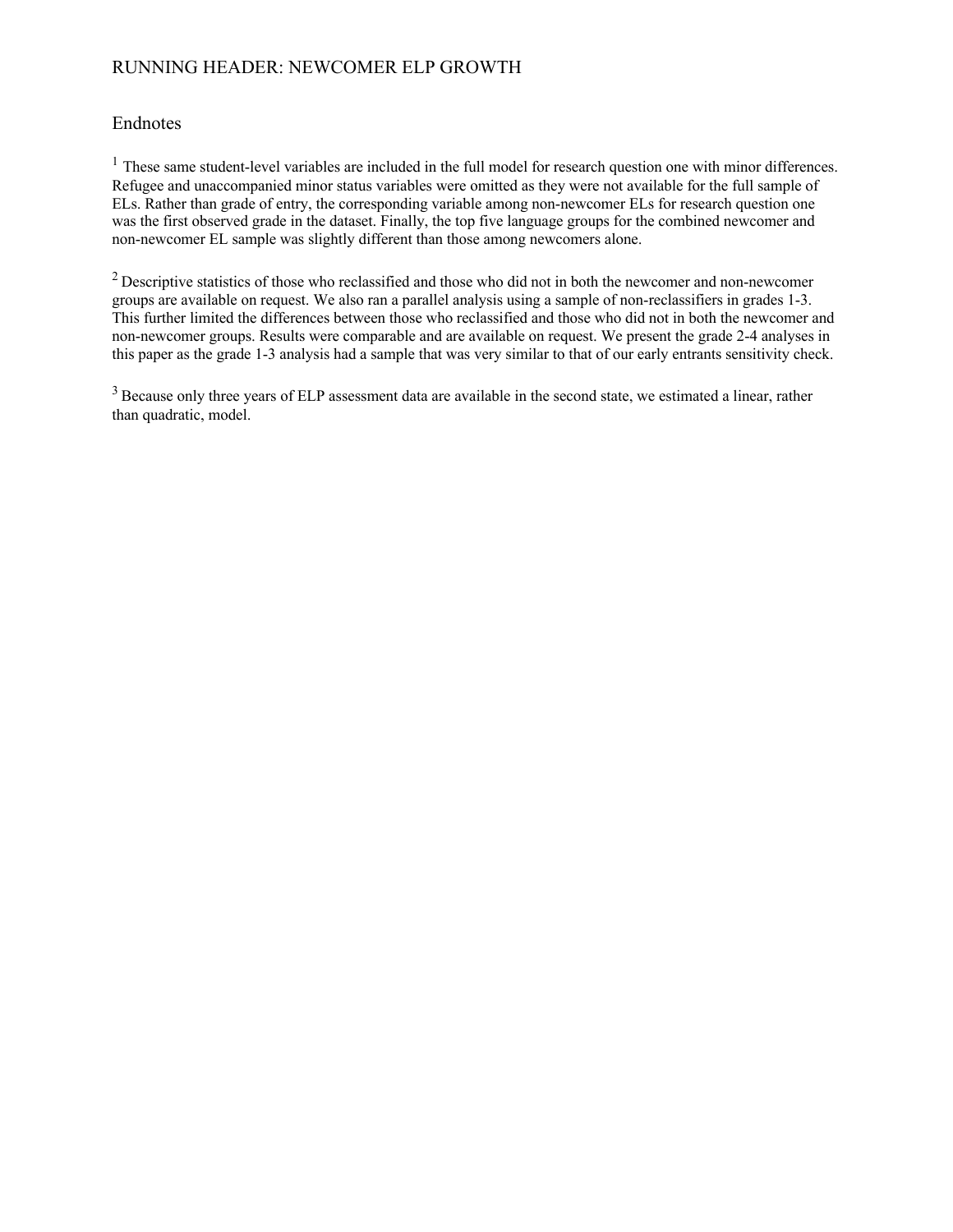|                         |             |                  | Non-newcomer | f-test comparing |
|-------------------------|-------------|------------------|--------------|------------------|
|                         | Full sample | <b>Newcomers</b> | EL students  | means            |
| Student level variables |             |                  |              |                  |
| ELP (scale score)       | 288.69      | 284.35           | 289.21       | ***              |
| Newcomer                | 10.72%      | 100.00%          | $0.00\%$     | ***              |
| FRPL-eligible           | 79.78%      | 72.18%           | 80.70%       | ***              |
| First observed grade    | 3.08        | 4.88             | 2.87         | ***              |
| Disability flag         | 14.75%      | 1.44%            | 16.34%       | ***              |
| Refugee flag            | 2.79%       | 16.58%           | 1.13%        | ***              |
| Spanish L1              | 76.32%      | 52.68%           | 79.16%       | ***              |
| English L1              | 4.49%       | 1.22%            | 4.88%        | ***              |
| Navajo L1               | 1.92%       | $0.00\%$         | 2.15%        | ***              |
| Arabic L1               | 1.58%       | 7.33%            | 0.88%        | ***              |
| Portuguese L1           | 1.21%       | 6.17%            | 0.61%        | ***              |
| Somali L1               | 1.19%       | 4.48%            | 0.80%        | ***              |
| Swahili L1              | 0.60%       | 3.28%            | 0.28%        | ***              |
| Bilingual enrollment    | 10.68%      | 7.26%            | 11.09%       | ***              |
| School level variables  |             |                  |              |                  |
| % Ever EL               | 24.65%      | 23.70%           | 24.76%       | ***              |
| % Same L1               | 23.88%      | 12.38%           | 25.26%       | ***              |
| N                       | 62846       | 6737             | 56109        |                  |

Table 1. Descriptive statistics of the analytic sample in their first observed year.

*Note:* EL = English learner. ELP = English language proficiency. L1 = primary language. FRPL = Free/reduced priced lunch eligibility. Newcomers are defined as students born outside the U.S., who first arrive in U.S. schools after the start of kindergarten, and who have been in U.S. schools for fewer than three full years.

\*\*\* < .05; \*\* < .01; \* < .05; ~ <.1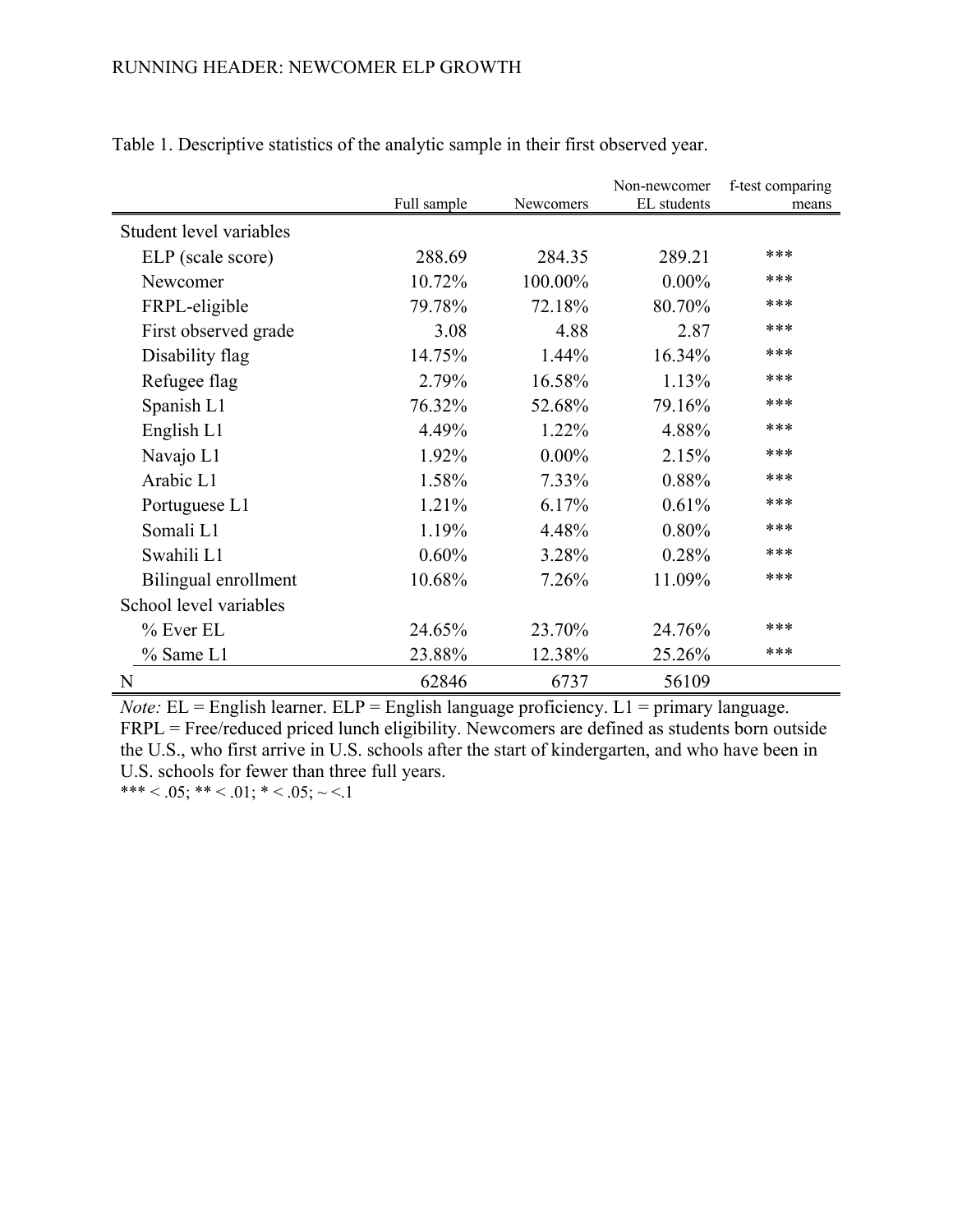| Grade          | All EL students | Newcomers | Non-newcomers |
|----------------|-----------------|-----------|---------------|
| K              | 25,632          | 1,833     | 23,799        |
| 1              | 30,690          | 2,298     | 28,392        |
| $\overline{2}$ | 30,086          | 2,313     | 27,773        |
| 3              | 26,061          | 2,351     | 23,710        |
| $\overline{4}$ | 14,522          | 1,653     | 12,869        |
| 5              | 11,841          | 1,642     | 10,199        |
| 6              | 10,311          | 1,582     | 8,729         |
| 7              | 10,160          | 1,580     | 8,580         |
| 8              | 9,682           | 1,631     | 8,051         |
| 9              | 9,201           | 1,645     | 7,556         |
| 10             | 8,065           | 1,673     | 6,392         |
| 11             | 7,104           | 1,565     | 5,539         |
| 12             | 6,255           | 1,161     | 5,094         |
| Total          | 199,610         | 22,927    | 176,683       |

Table 2: Number of EL student-year observations, by newcomer status and grade.

*Note:* EL = English learner. K=Kindergarten. Sample reflects analytic sample across all years 2013/14-2017/18. Newcomers are defined as students born outside the U.S., who first arrive in U.S. schools after kindergarten, and who have been in U.S. schools for fewer than three full years.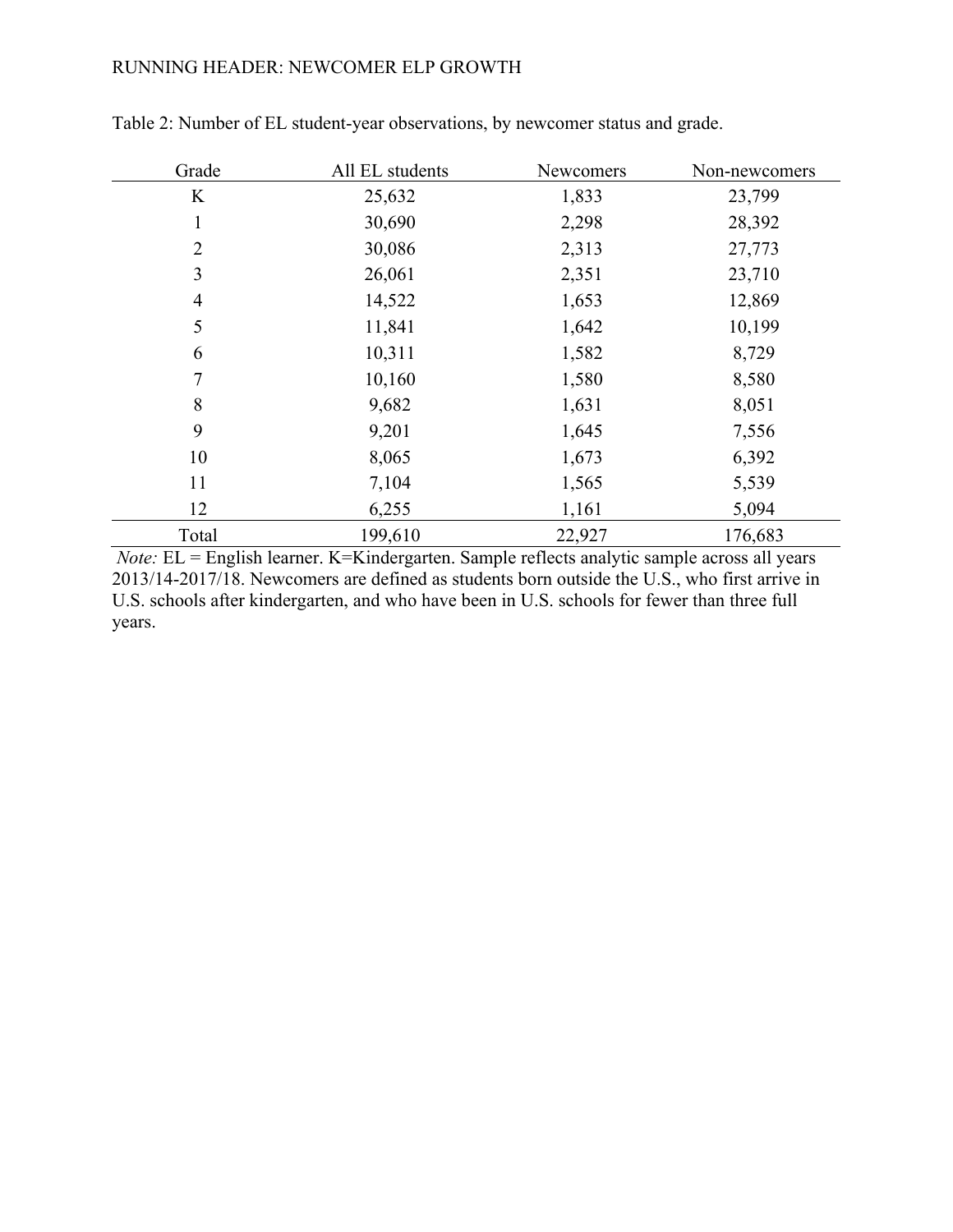|                               | <b>Unconditional Model</b> |     | <b>Conditional Model</b> |     |
|-------------------------------|----------------------------|-----|--------------------------|-----|
| Fixed effects                 |                            |     |                          |     |
| Year                          | 41.381                     | *** | 24.963                   | *** |
|                               | (0.416)                    |     | (0.488)                  |     |
| Year $\gamma$ 2               | $-9.173$                   | *** | $-3.662$                 | *** |
|                               | (0.053)                    |     | (0.062)                  |     |
| Newcomer                      | $-27.131$                  | *** | $-34.000$                | *** |
|                               | (0.739)                    |     | (0.566)                  |     |
| Newcomer*Year                 | 9.438                      | *** | 14.527                   | *** |
|                               | (0.568)                    |     | (0.587)                  |     |
| Newcomer*Year^2               | 0.717                      | *** | $-0.644$                 | **  |
|                               | (0.181)                    |     | (0.198)                  |     |
| Random effects                |                            |     |                          |     |
| School: slope variance        | 118.522                    |     | 148.130                  |     |
|                               | (6.651)                    |     | (8.734)                  |     |
| School: intercept variance    | 1942.552                   |     | 2256.159                 |     |
|                               | (101.285)                  |     | (116.412)                |     |
| School: intercept-slope cov.  | $-467.579$                 |     | $-565.081$               |     |
|                               | (25.293)                   |     | (30.907)                 |     |
| Student: slope variance       | 220.942                    |     | 110.312                  |     |
|                               | (2.390)                    |     | (1.796)                  |     |
| Student: intercept variance   | 3013.700                   |     | 1282.609                 |     |
|                               | (18.202)                   |     | (8.963)                  |     |
| Student: intercept-slope cov. | $-738.271$                 |     | $-306.550$               |     |
|                               | (5.954)                    |     | (3.617)                  |     |
| Residual variance             | 359.388                    |     | 345.074                  |     |
|                               | (2.051)                    |     | (1.978)                  |     |
| School slope ICC              | 0.349                      |     | 0.573                    |     |
| School intercept ICC          | 0.392                      |     | 0.638                    |     |
| Student covariates            |                            |     | X                        |     |
| School covariates             |                            |     | X                        |     |
| Log likelihood                | $-866,861$                 |     | $-838,229$               |     |
| N                             | 174,856                    |     | 174,856                  |     |

Table 3: ELP growth of newcomers and non-newcomer EL students, by year, base and full models.

*Note.* Standard errors shown in parentheses. Cov. = covariance. ICC = Intraclass correlation. Conditional model includes level 2 covariates (grade, free/reduced lunch eligibility, disability identification, refugee status, home language for top five language groups, and bilingual program enrollment) and level 3 covariates (proportion of the school that is ever-EL and proportion of the school that speak the student's home language). Newcomers are defined as students born outside the U.S., who first arrive in U.S. schools after kindergarten, and who have been in U.S. schools for fewer than three full years.

\*\*\* < .05; \*\* < .01; \* < .05;  $\sim$  <.1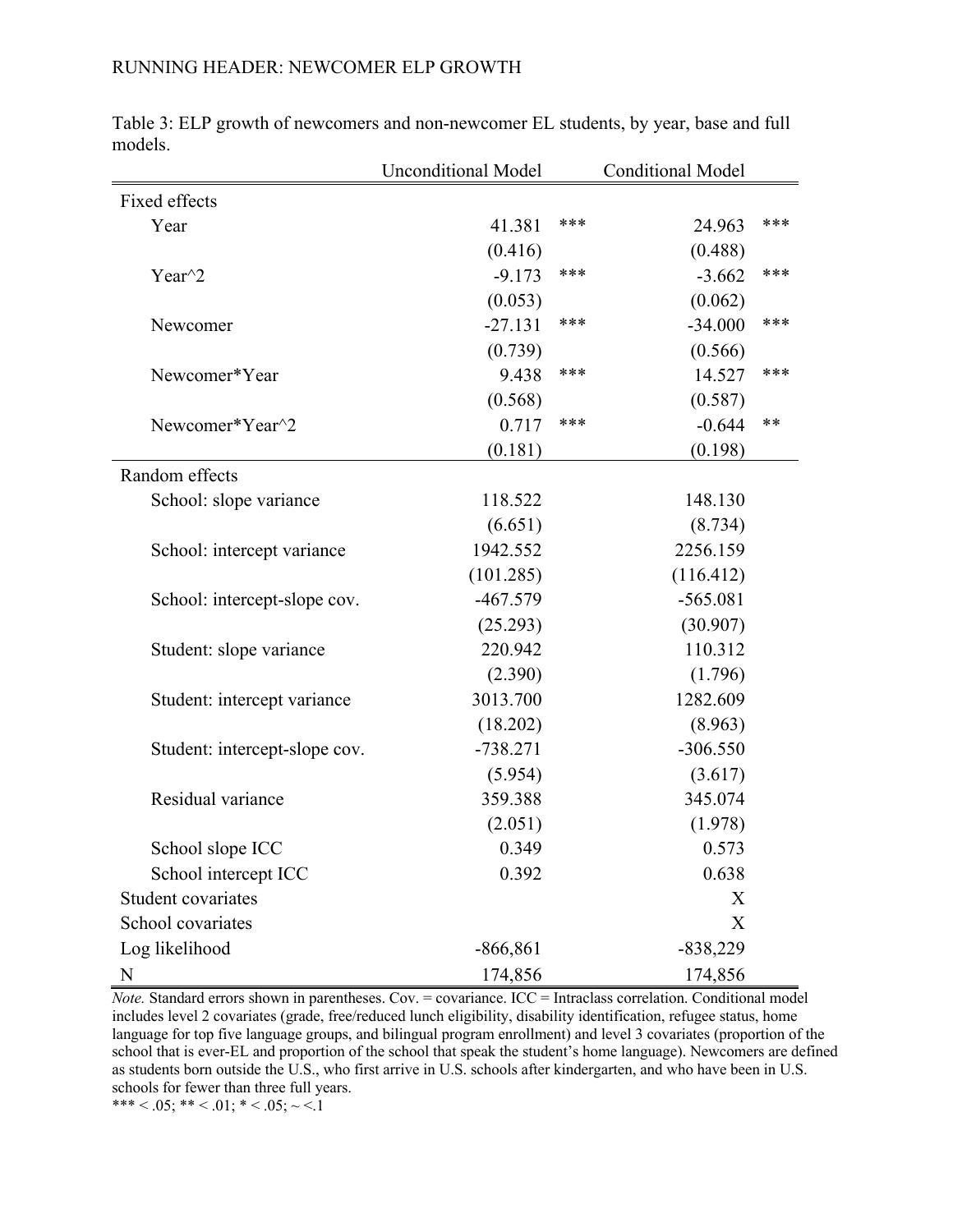Figure 1: ELP growth among newcomers and non-newcomer EL students, by year, full conditional model.



*Note.* ELP = English language proficiency. EL = English learner. Newcomers are defined as students born outside the U.S., who first arrive in U.S. schools after kindergarten, and who have been in U.S. schools for fewer than three full years. Full model includes level 2 covariates (grade, free/reduced lunch eligibility, disability identification, refugee status, home language for top five language groups, and bilingual program enrollment) and level 3 covariates (proportion of the school that is ever-EL and proportion of the school that speak the student's home language).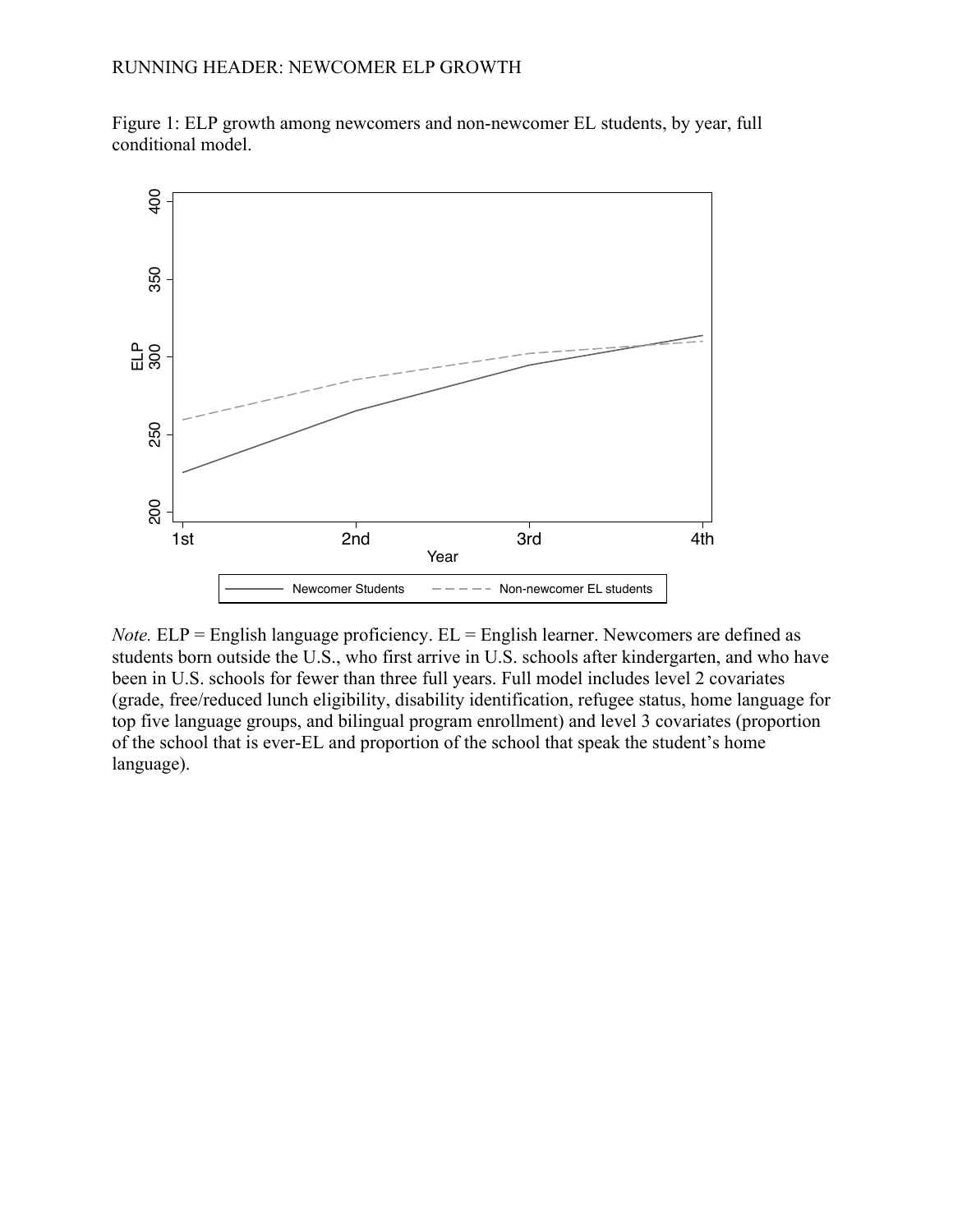Figure 2: Sensitivity checks of ELP status and growth among newcomer and non-newcomer EL students, by year.



*Note.* ELP = English language proficiency. EL = English learner. All sensitivity checks reflect unconditional models. Newcomers are defined as students born outside the U.S., who first arrive in U.S. schools after kindergarten, and who have been in U.S. schools for fewer than three full years. Sensitivity check (A) removed all reclassified students from sample and examined growth between grades 2 and 4. Sensitivity check (B1-B4) split the main analytic sample up into grade bands: K-2, 3-5, 6-8, 9-12.<br>Sensitivity check (C) used data from an alternate state (grades 6-8). Table results are available i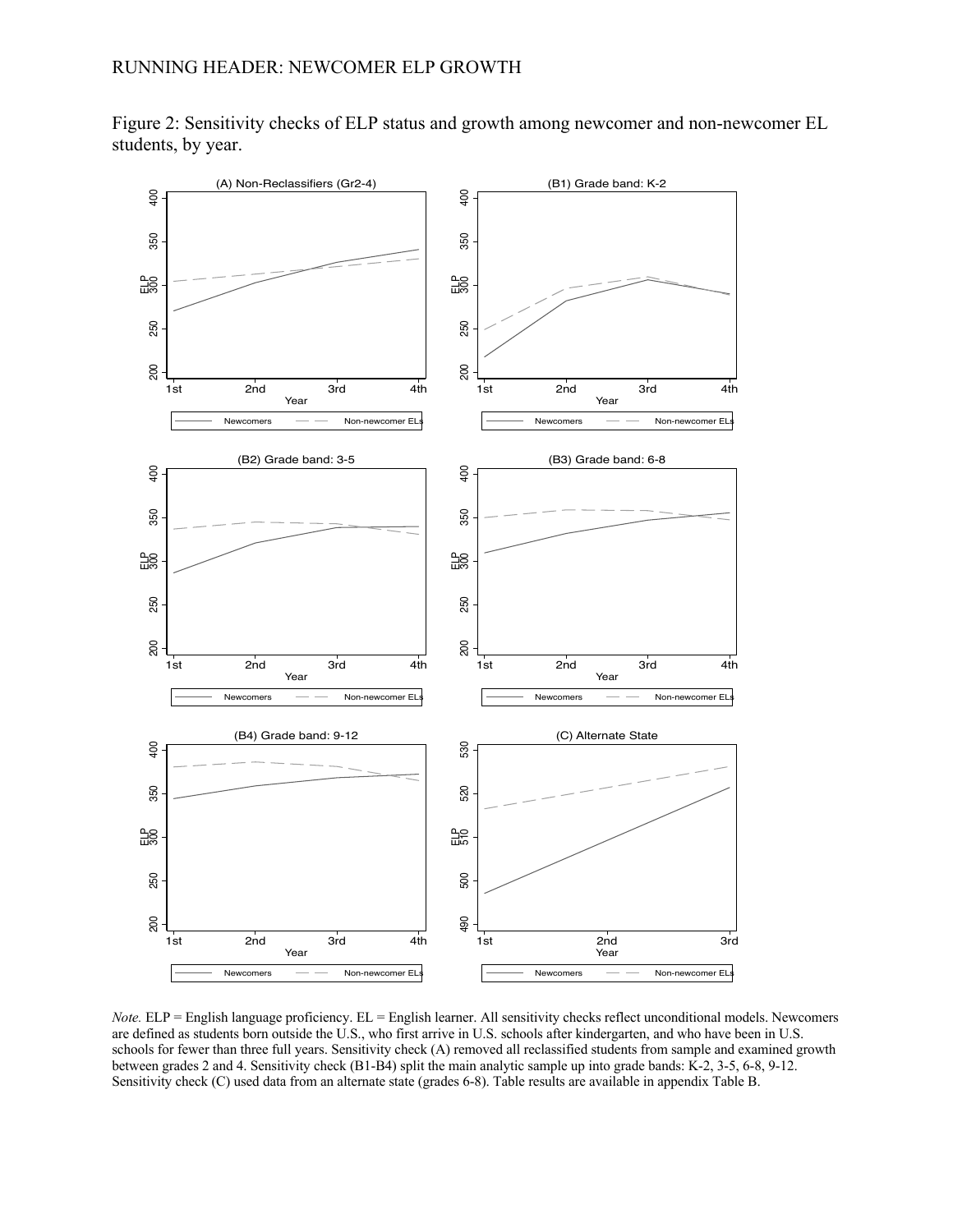

Figure 3: Factors associated with ELP growth by year among newcomer students, full model.

*Note.* EL = English learner. Graphs are created using full conditional model in which covariates are set to sample means. Newcomers are defined as students born outside the U.S., who first arrive in U.S. schools after kindergarten, and who have been in U.S. schools for fewer than three full years.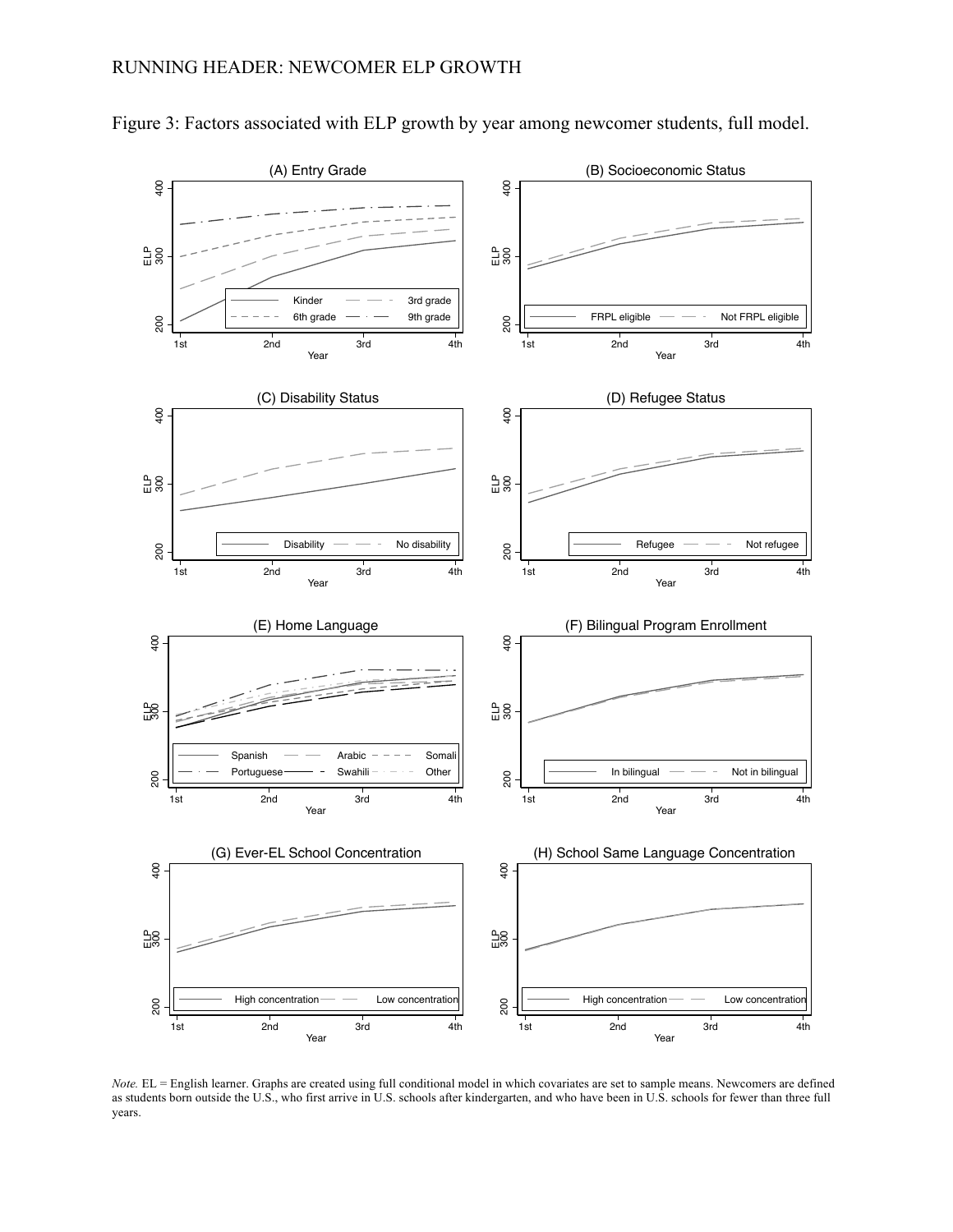# **Citations**

- Abedi, J. (2014). English language learners with disabilities: Classification, assessment, and accommodation issues. *Association of Test Publishers*, *10*(2), 1-30.
- Aguirre-Muñoz, Z., & Boscardin, C. K. (2008). Opportunity to learn and English learner achievement: Is increased content exposure beneficial? *Journal of Latinos and Education*, *7*(3), 186-205.
- Alba, R., & Nee, V. (1997). Rethinking assimilation theory for a new era of immigration. *International Migration Review*, *31*(4), 826-874.
- Bibler, A. (2018). Dual language education and student achievement. *Available at SSRN 3192647*.
- Birman, D., & Tran, N. (2017). When worlds collide: Academic adjustment of Somali Bantu students with limited formal education in a US elementary school. *International Journal of Intercultural Relations*, *60*, 132-144.
- Briggs, D. C. (2013). Measuring growth with vertical scales. *Journal of Educational Measurement*, *50*(2), 204-226.
- Briggs, D. C., & Weeks, J. P. (2009). The impact of vertical scaling decisions on growth interpretations. *Educational Measurement: Issues and Practice*, *28*(4), 3-14.
- Burke, A. M., Morita-Mullaney, T., & Singh, M. (2016). Indiana emergent bilingual student time to reclassification: A survival analysis. *American Educational Research Journal*, *53*(5), 1310-1342.
- California Department of Education. (2011). *A comparison study of kindergarten and grade 1 English-fluent students and English learners on the 2010–11 edition of the CELDT*.
- Carhill, A., Suárez-Orozco, C., & Páez, M. (2008). Explaining English language proficiency among adolescent immigrant students. *American Educational Research Journal*, *45*(4), 1155-1179.
- Carhill-Poza, A. (2015). Opportunities and outcomes: The role of peers in developing the oral academic English proficiency of adolescent English learners. *The Modern Language Journal*, *99*(4), 678-695.
- Chu, H., & Fong, A. B. (2015). Ninth Grade Newcomers in the Fort Worth Independent School District: A Focus on Academic Trajectories and Outcomes. Descriptive Report. *Grantee Submission*.
- Clark‐Gareca, B., Short, D., Lukes, M., & Sharp‐Ross, M. (2020). Long‐term English learners: Current research, policy, and practice. *TESOL journal*, *11*(1), e00452.
- Conger, D. (2009). Testing, time limits, and English learners: Does age of school entry affect how quickly students can learn English? *Social Science Research*, *38*(2), 383-396.
- Cook, H. G., Boals, T., Wilmes, C., & Santos, M. (2008). *Issues in the development of annual measurable achievement objectives for WIDA consortium states* (2008-2). Wisconsin Consortium for Education Research.
- Council of Chief State School Officers. (2012). *Framework for English language proficiency development standards corresponding to the Common Core State Standards and the Next Generation Science Standards*. CCSSO.
- Dadey, N., & Briggs, D. C. (2012). A meta-analysis of growth trends from vertically scaled assessments. *Practical Assessment, Research, and Evaluation*, *17*(1), 14.
- Dentler, R. A., & Hafner, A. L. (1997). *Hosting newcomers: Structuring educational opportunities for immigrant children.* Teachers College Press.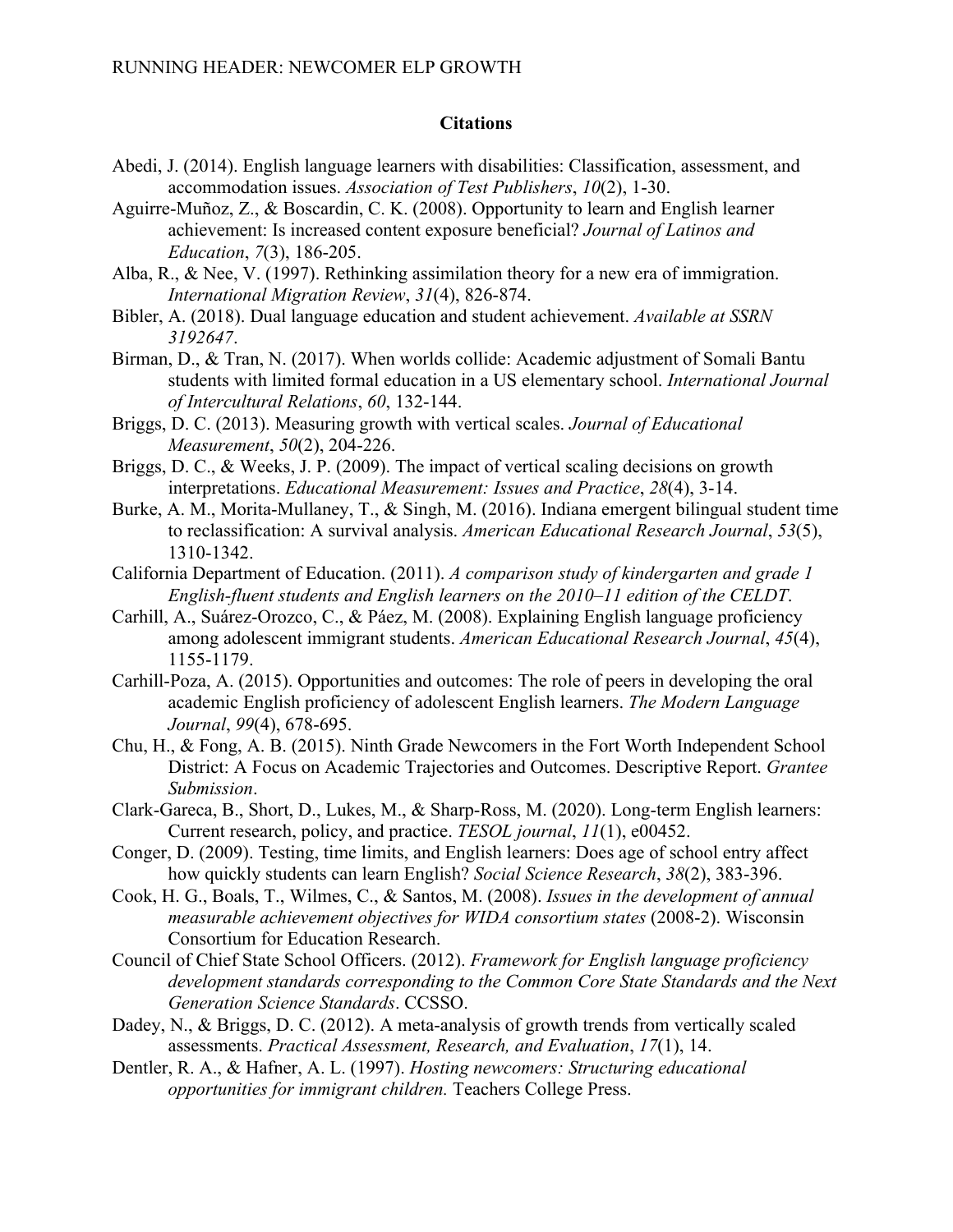- Dixon, L. Q., & Wu, S. (2014). Home language and literacy practices among immigrant secondlanguage learners. *Language Teaching*, *47*(4), 414.
- Doughty, C. J., & Long, M. H. (2008). *The handbook of second language acquisition* (Vol. 27). John Wiley & Sons.

Every Student Succeeds Act, ESSA (2015).

- García, O. (2011). *Bilingual education in the 21st century: A global perspective*. John Wiley & Sons.
- Genesee, F., Lindholm-Leary, K., Saunders, W., & Christian, D. (2006). *Educating English language learners: A synthesis of research evidence*. Cambridge University Press.
- Goldschmidt, P. (2020). Evaluating English learner progress models: Rational, considerations, and procedures for developing criterion models. English learner advisory group, Council of Chief State School Officers, Virtual.
- Gottlieb, M. (2016). *Assessing English language learners: Bridges to educational equity: Connecting academic language proficiency to student achievement*. Corwin Press.
- Greenberg Motamedi, J., Singh, M., & Thompson, K. D. (2016). English learner student characteristics and time to reclassification: An example from Washington state. REL 2016-128. *Regional Educational Laboratory Northwest*.
- Hakuta, K., Butler, Y., & Witt, D. (2000). *How long does it take English learners to attain proficiency?* (2000-1).
- Hersi, A. A., & Watkinson, J. S. (2012). Supporting immigrant students in a newcomer high school: A case study. *Bilingual Research Journal*, *35*(1), 98-111.
- Hopkins, M., Thompson, K. D., Linquanti, R., Hakuta, K., & August, D. (2013). Fully accounting for English learner performance a key issue in ESEA reauthorization. *Educational Researcher*, *42*(2), 101-108. files/440/login.html
- Jiménez, T. R., & Horowitz, A. L. (2013). When White is just alright: How immigrants redefine achievement and reconfigure the ethnoracial hierarchy. *American Sociological Review*, *78*(5), 849-871.
- Kibler, A. K., Walqui, A., & Bunch, G. C. (2015). Transformational opportunities: Language and literacy instruction for English language learners in the Common Core era in the United States. *TESOL journal*, *6*(1), 9-35.
- Kieffer, M. J. (2011). Converging trajectories reading growth in language minority learners and their classmates, kindergarten to grade 8. *American Educational Research Journal*, *48*(5), 1187-1225.
- Kieffer, M. J., & Parker, C. E. (2016). Patterns of English learner student reclassification in New York City public schools. . *Regional Educational Laboratory Northeast & Islands*.
- Lindholm-Leary, K. (2014). Bilingual and biliteracy skills in young Spanish-speaking low-SES children: Impact of instructional language and primary language proficiency. *International Journal of Bilingual Education and Bilingualism*, *17*(2), 144-159.
- Lindholm-Leary, K. (2019). English language proficiency trajectories of Latino EL students in dual language programs. *NABE Journal of Research and Practice*, *9*(2), 78-87.
- Linquanti, R., Cook, G., Bailey, A., & MacDonald, R. (2016). *Moving toward a more common definition of English learner: Collected guidance for states and multi-state assessment consortia*.
- Long, M. H. (2008). Stabilization and fossilization in interlanguage development. In C. J. Doughty & M. H. Long (Eds.), *The handbook of second language acquisition* (Vol. 27, pp. 487-535). Blackwell.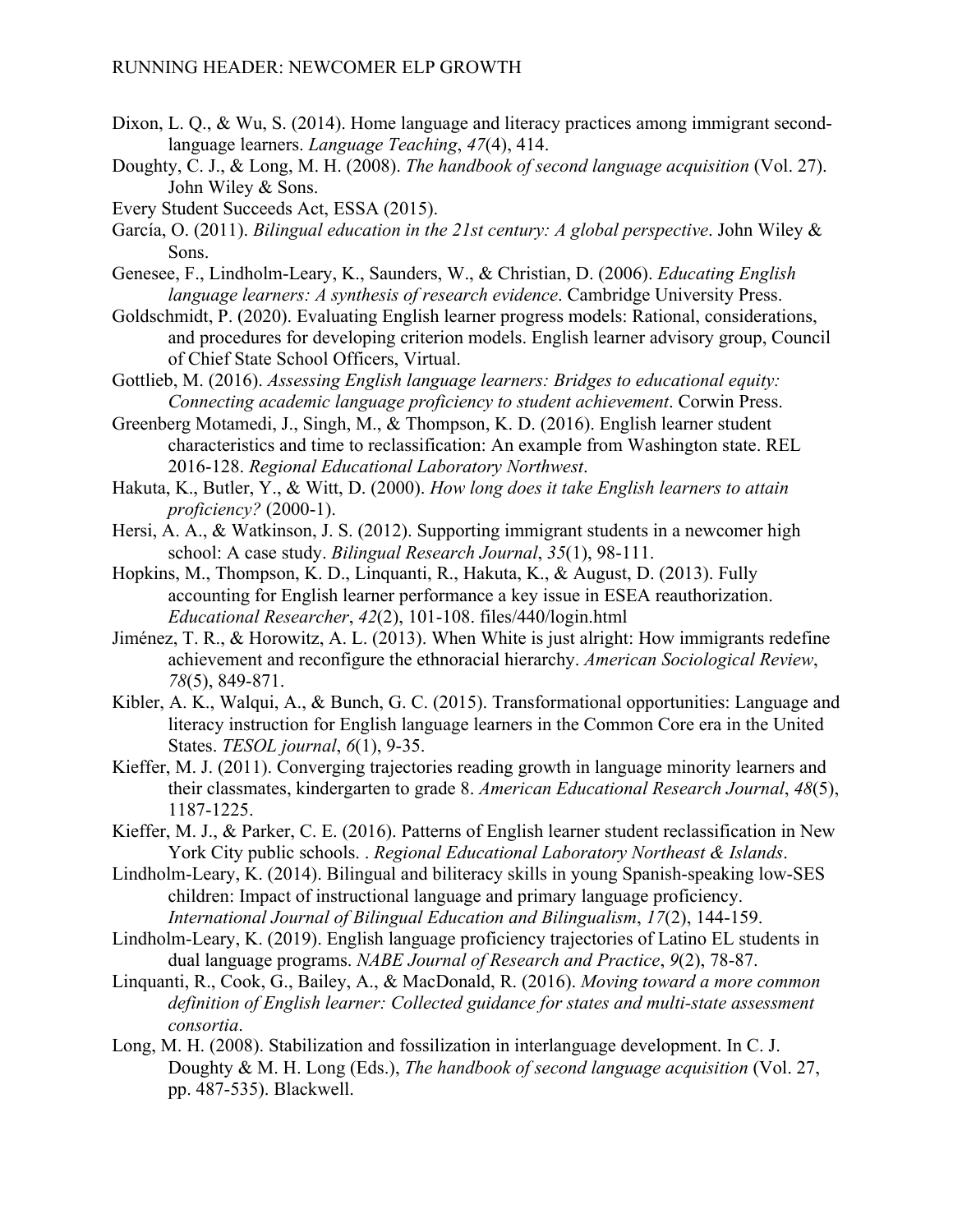- Macias, J. (1990). Scholastic Antecedents of Immigrant Students: Schooling in a Mexican Immigrant‐Sending Community. *Anthropology & Education Quarterly*, *21*(4), 291-318.
- McBrien, J. L. (2005). Educational needs and barriers for refugee students in the United States: A review of the literature. *Review of Educational Research*, *75*(3), 329-364.
- National Academies of Sciences Engineering and Medicine. (2017). *Promoting the educational success of children and youth learning English: Promising futures*. The National Academies Press.
- National Center for Education Statistics. (2018). *English language learners in public schools*. https://nces.ed.gov/programs/coe/indicator\_cgf.asp
- National Research Council. (2011). *Allocating federal funds for state programs for English language learners*. National Academies Press.
- Portes, A., & Rumbaut, R. G. (2006). *Immigrant America: A portrait*. University of California Press.
- Portes, A., & Zhou, M. (1993). The new second generation: Segmented assimilation and its variants. *The ANNALS of the American Academy of Political and Social Science*, *530*(1).
- Potochnick, S. (2018). The academic adaptation of immigrant students with interrupted schooling. *American Educational Research Journal*, *55*(4), 859-892.
- Pray, L. (2005). How well do commonly used language instruments measure English orallanguage proficiency? *Bilingual Research Journal*, *29*(2), 387-409.
- Relyea, J. E., & Amendum, S. J. (2020). English reading growth in Spanish‐speaking bilingual students: Moderating effect of English proficiency on cross‐linguistic influence. *Child Development*, *91*(4), 1150-1165.
- Richardson, R. D., Rocconi, L. M., & Crewdson, M. A. (2020). Evaluating English Learner Progress in Reading: How Much Growth Can We Expect? *School Psychology Review*, *49*(4), 480-492.
- Rojas, R., & Iglesias, A. (2013). The language growth of Spanish‐speaking English language learners. *Child Development*, *84*(2), 630-646.
- Sahakyan, N., & Cook, H. G. (2014). *Examining district-level growth using ACCESS for ELLs*. https://wida.wisc.edu/sites/default/files/resource/Research-Report-Examining-District-Level-Growth-Using-ACCESS.pdf
- Sato, E., & Thompson, K. D. (2020). Standards-based K–12 English language proficiency assessments in the United States: Current policies and practices. In *Assessing English Language Proficiency in US K–12 Schools* (pp. 19-35). Routledge.
- Saunders, W., & Marcelletti, D. (2012). The gap that can't go away: The catch-22 of reclassification in monitoring the progress of English learners. *Educational Evaluation and Policy Analysis*, *35*(2), 139-156.
- Saunders, W. M., & O'Brien, G. (2006). Oral language. In F. Genesee, K. Lindholm-Leary, W. Saunders, & D. Christian (Eds.), *Educating English language learners: A synthesis of research evidence* (pp. 14-63). Cambridge University Press.
- Singer, J. D., & Willett, J. B. (2003). *Applied longitudinal data analysis: Modeling change and event occurrence*. Oxford University Press. files/267/books.html
- Sireci, S. G., & Faulkner-Bond, M. (2015). Promoting validity in the assessment of English learners. *Review of research in education*, *39*(1), 215-252.
- Slama, R. (2014). Investigating whether and when English learners are reclassified into mainstream classrooms in the United States: A discrete-time survival analysis. *American Educational Research Journal*, *51*(2), 220-252.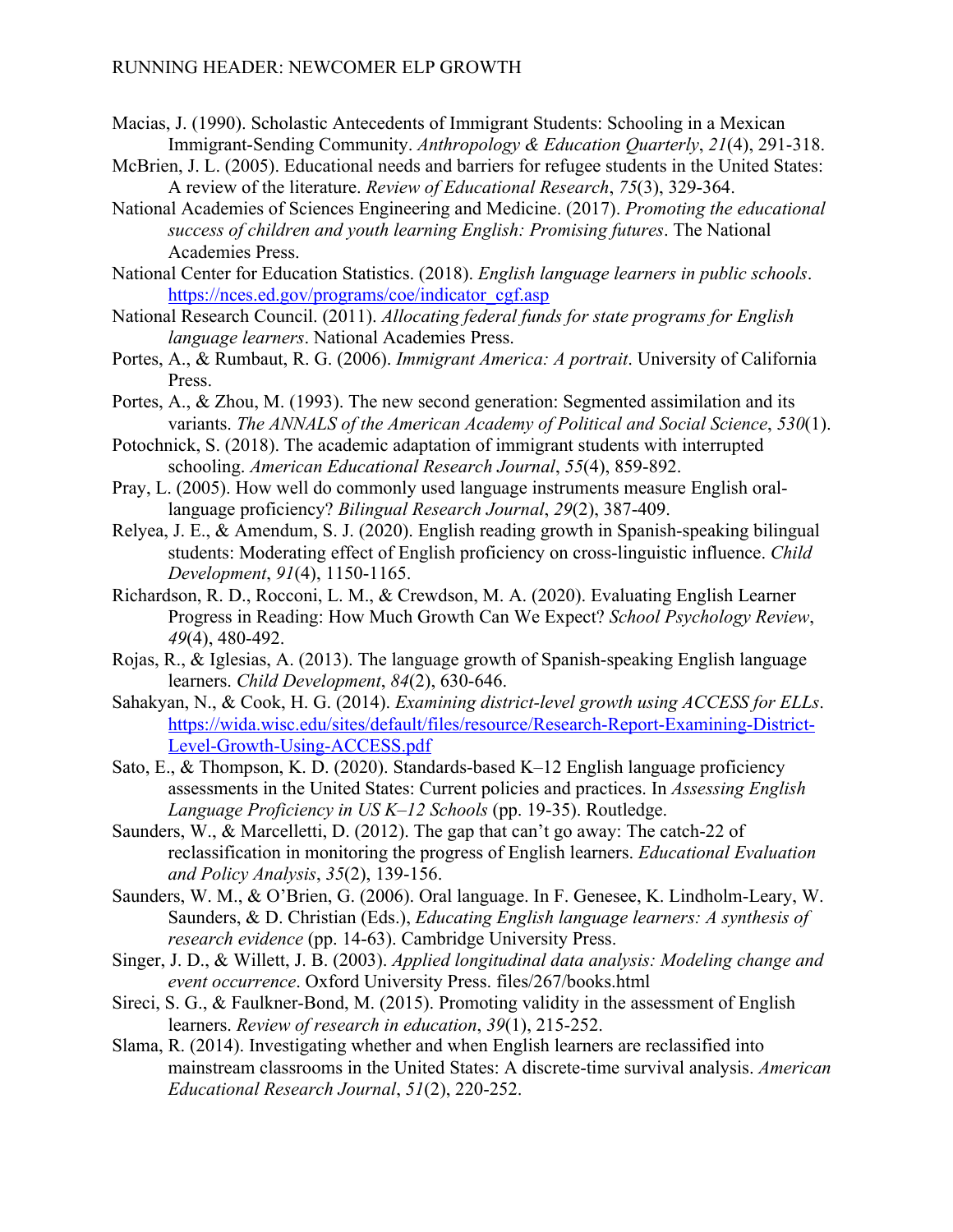- Slama, R., Molefe, A., Gerdeman, D., Herrera, A., Brodziak de los Reyes, I., August, D., & Cavazos, L. (2017). Time to proficiency for Hispanic English learner students in Texas. REL 2018-280. *Regional Educational Laboratory Southwest*.
- Slama, R. B. (2012). A longitudinal analysis of academic English proficiency outcomes for adolescent English language learners in the United States. *Journal of Educational Psychology*, *104*(2), 265.
- Soland, J., & Sandilos, L. E. (2020). English language learners, self-efficacy, and the achievement gap: Understanding the relationship between academic and social-emotional growth. *Journal of Education for Students Placed at Risk (JESPAR)*, 1-25.
- Solórzano, R. W. (2008). High stakes testing: Issues, implications, and remedies for English language learners. *Review of Educational Research*, *78*(2), 260-329.
- Steele, J. L., Slater, R. O., Zamarro, G., Miller, T., Li, J., Burkhauser, S., & Bacon, M. (2017). Effects of dual-language immersion programs on student achievement: Evidence from lottery data. *American Educational Research Journal*, *54*(1\_suppl), 282S-306S.
- Stevens, G. (1999). Age at immigration and second language proficiency among foreign-born adults. *Language in society*, 555-578.
- Suárez-Orozco, C., Bang, H. J., & Onaga, M. (2010). Contributions to variations in academic trajectories amongst recent immigrant youth. *International Journal of Behavioral Development*, *34*(6), 500-510.
- Suárez-Orozco, C., Gaytán, F., Bang, H. J., Pakes, J., O'Connor, E., & Rhodes, J. (2010). Academic trajectories of newcomer immigrant youth. *Developmental Psychology*, *46*(3), 602-618.
- Thompson, K. D. (2017a). English learners' time to reclassification: An analysis. *Educational Policy*, *31*(3), 330-363.
- Thompson, K. D. (2017b). What blocks the gate? Exploring current and former English learners' math course-taking in secondary school. *American Educational Research Journal*, *54*(4), 757-798.
- Thompson, K. D., Umansky, I. M., & Porter, L. (2020). Examining contexts of reception for newcomer students. *Leadership and Policy in Schools*, *19*(1), 10-35.
- Umansky, I. M., Callahan, R. M., & Lee, J. C. (2020). Making the invisible visible: Identifying and interrogating ethnic differences in English learner reclassification. *American Journal of Education*, *126*(3), 335-388.
- Umansky, I. M., & Reardon, S. F. (2014). Reclassification patterns among Latino English learner students in bilingual, dual immersion, and English immersion classrooms. *American Educational Research Journal*, *51*(5), 879-912.
- Umansky, I. M., Thompson, K. D., & Díaz, G. (2017). Using an Ever–English Learner framework to examine disproportionality in special education. *Exceptional Children*, *84*(1), 76-96.
- Valdés, G. (2015). Latin@s and the intergenerational continuity of Spanish: The challenges of curricularizing language. *International Multilingual Research Journal*, *9*(4), 253-273.
- Villegas, L., & Pompa, D. (2020). *The patchy landscape of state English learner policies under ESSA*.
- Walqui, A. (2006). Scaffolding instruction for English language learners: A conceptual framework. *International Journal of Bilingual Education and Bilingualism*, *9*(2), 159- 180. files/764/13670050608668639.html